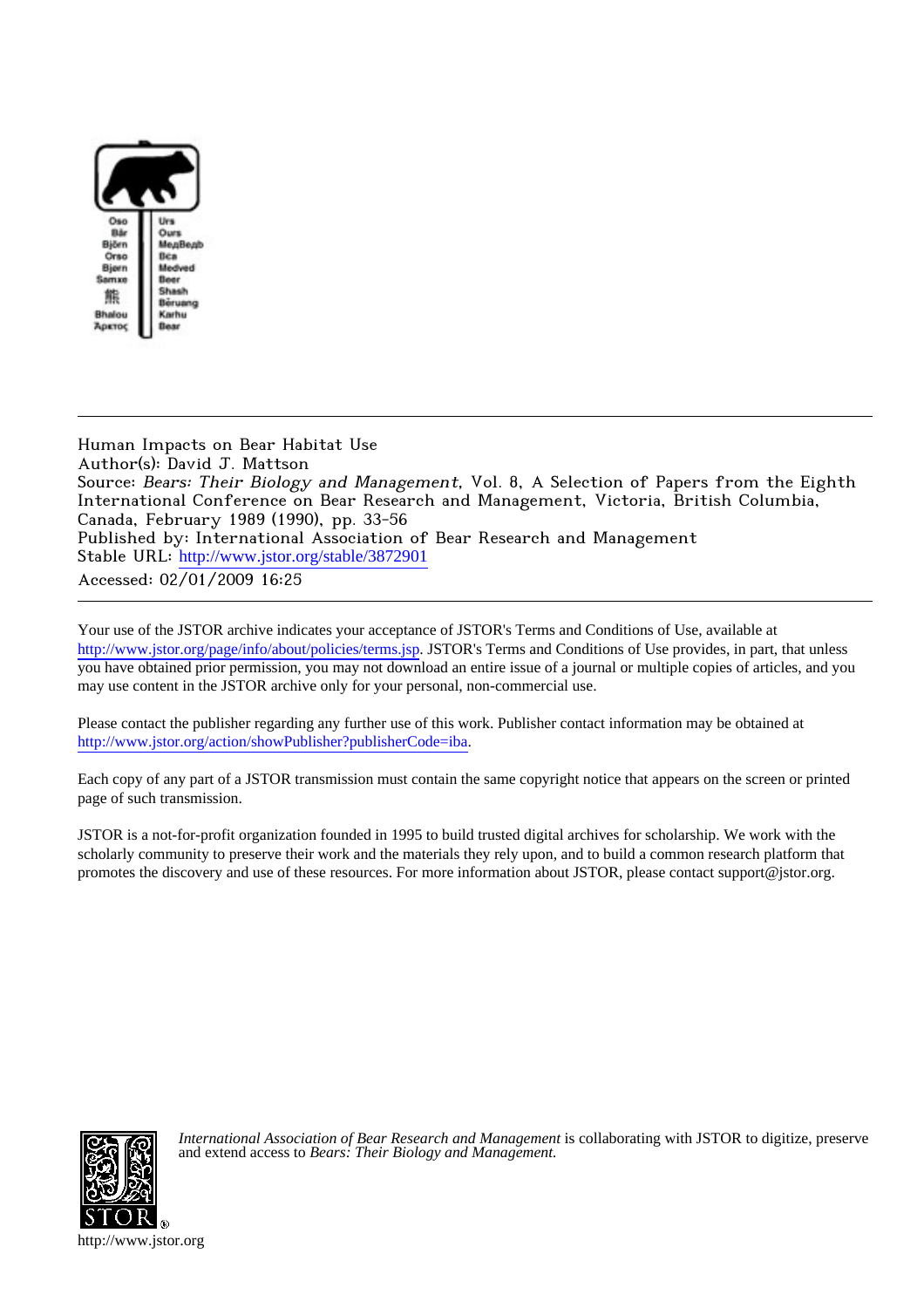# **HUMAN IMPACTS ON BEAR HABITAT USE1**

**DAVID J. MATTSON, Interagency Grizzly Bear Study Team, Forestry Sciences Lab, Montana State University, Bozeman, MT 59717** 

**Abstract: Human effects on bear habitat use are mediated through food biomass changes, bear tolerance of humans and their impacts, and human tolerance of bears. Largescale changes in bear food biomass have been caused by conversion of wildlands and waterways to intensive human use, and by the introduction of exotic pathogens. Bears consume virtually all human foods that have been established in former wildlands, but bear use has been limited by access. Air pollution has also affected bear food biomass on a small scale and is likely to have major future impacts on bear habitat through climatic warming. Major changes in disturbance cycles and landscape mosaics wrought by humans have further altered temporal and spatial pulses of bear food production. These changes have brought short-term benefits in places, but have also added long-term stresses to most bear populations. Although bears tend to avoid humans, they will also use exotic and native foods in close proximity to humans.**  Subadult males and adult females are more often impelled to forage closer to humans because of their energetic predicament and because more secure sites are often **preempted by adult males. Although male bears are typically responsible for most livestock predation, adult females and subadult males are more likely to be habituated to humans because they tend to forage closer to humans. Elimination of human-habituated bears predictably reduces effective carrying capacity and is more likely to be a factor in preserving bear populations where humans are present in moderate-to-high densities. If humans desire to preserve viable bear populations, they will either have to accept increased risk of injury associated with preserving habituated animals, or continue to crop habituated bears while at the same time preserving large tracts of wildlands free from significant human intrusion.** 

**Int. Conf. Bear Res. and Manage. 8:33-56** 

**Humans (Homo sapiens) have preempted a large part of the Earth for their use. The attendant transformation and depletion of ecosystems has resulted in extinction rates comparable to any prehistoric mass extinctions. Increasingly, humans have turned their attention to preserving the remaining flora and fauna. At the same time, even in cultures where the impetus to preserve diversity has been greatest, humans have been reluctant o sacrifice their prerogative to use lands for their exclusive benefit (Ehrenfeld 1972). Consequently, much research has been undertaken to determine the level and nature of human use that is compatible with retention of extant flora and fauna. This research has characteristically fit into a minimalistic approach to managing wildlife habitat; that is, how much can we do and still retain a diversity of species sufficient to satisfy our needs?** 

**For bears (Ursidae), this minimalistic approach is evident in harvest strategies, and park and wildlands management. Increasingly sophisticated management has entailed cumulative effects analysis (CEA) (Christensen 1986); that is, how do bear populations respond to the interacting total of human activities on a given meaningfully scaled piece of ground, and does that fit into our management objectives? How bears respond to humans and their foods is critical input to the CEA and bear management in general. The most sensitive management requires input concerning differences in bear response among different sex and age classes, given that survivorship and productivity of adult females are apparently critical to population viability (Knight and Eberhardt 1985, Yodzis and Kolenosky 1986, Ramsay and Stirling 1988).** 

**In this paper, I summarize and interpret how bear habitat use is affected by humans and their foods. I use** 

**information pertaining mainly to brown (Ursus arctos) and American black (U. americanus) bears; where applicable I also include information on polar bears (U. maritimus) and Asian black bears (Selanarctos thibetanus). Humans affect bears many ways. Generally, bear response to humans and their alterations is a function of food biomass changes, bear tolerance of humans and human-related habitat changes, and human tolerance of bears. Where and how bears use their habitat is an integration of these factors. I use this framework to structure my presentation of results and interpretation.** 

## **LITERATURE REVIEW**

### **Distribution of Bears and Humans**

**There is relatively little overlap between occupied bear habitat and high human densities (>25/km2) (Fig. 1). This is especially true for brown and polar bears and in North America, although even European brown bear populations are typically centered on wildlands and areas of low-to-moderate human densities. The Asian black bear exhibits the greatest proportionate overlap of occupied range with high densities of humans, although a more refined distribution map for the Asian black bear will likely show southern Chinese populations restricted to islands of forested higher relief terrain (cf. Servheen 1990). The Asian black bear is notably absent from eastcentral China, where islands of suitable habitat are absent.** 

**This mutually exclusive distribution of bears and high densities of humans has probably resulted from niche differences and, more importantly, from human intolerance and predation. Humans inhabit extensive areas never occupied in recent millennia by bears. Humans have also eliminated bears from many areas, including much of temperate eastern North America (cf. Cowan** 

**<sup>&#</sup>x27; Invited paper**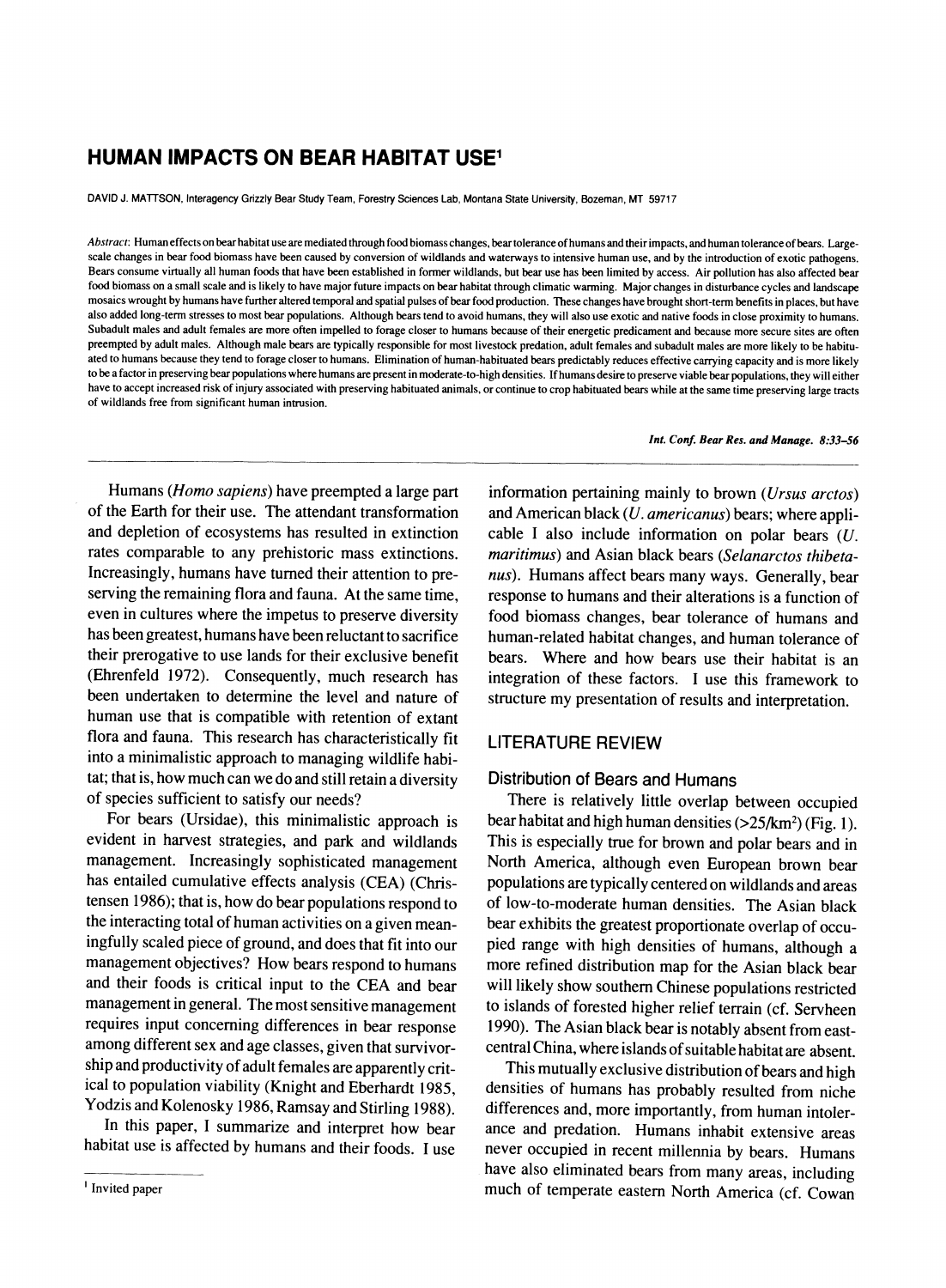Black bear

Brown bear

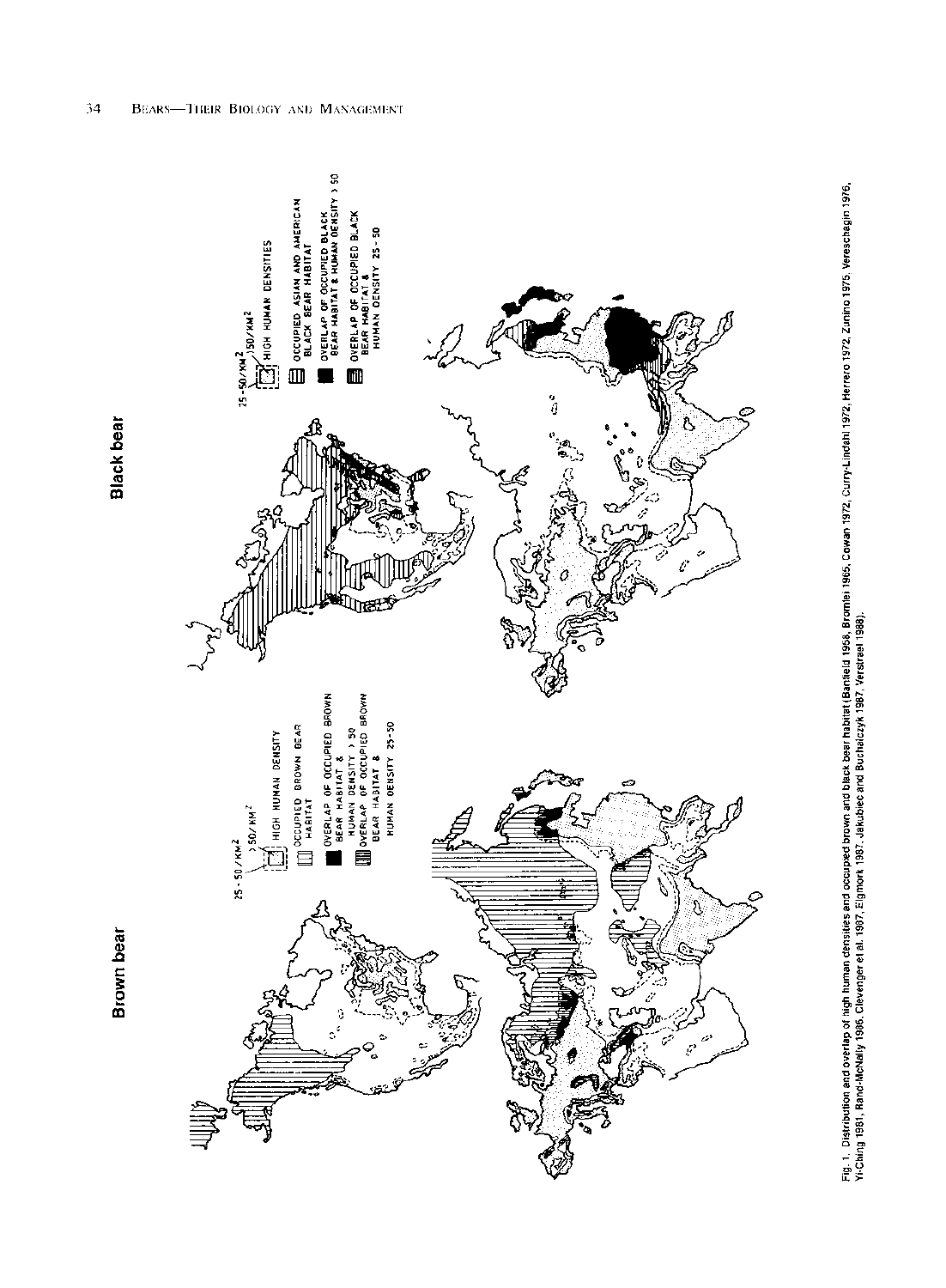**1972, Burk 1979) and Asia (Servheen 1990), and most of Europe (Curry-Lindahl 1972). The elimination of grizzly bears from virtually all of the western United States in the absence of high human densities and extensive cropland, between 1850 and 1930, reflects an extreme case of human intolerance. Because of these exterminations, much bear habitat is currently unoccupied by bears because their progenitors were killed by humans.** 

#### **Native Food Biomass and Habitat Structure**

**Pathogens and Habitat Conversion.—Availability of bear foods within occupied bear habitat has been most dramatically affected by intentional or accidental elimination by humans. This has been effected by large-scale conversion of land and waterways to intensive human use and by introduction of exotic pathogens.** 

**In the course of hydroelectric development and manipulation of fisheries, humans have eliminated or reduced salmonid spawners in several major drainages occupied by bears, including the Columbia River headwaters (Butterfield and Almack 1985, Davis et al. 1986), and rivers in the northeastern United States (Cronon 1983), California (Piekielek and Burton 1975), Kamchatka (Lazarev 1978), and Hokkaido (Aoi 1985). This has affected a major bear food in these areas, and contributed to the decline or extinction of bear populations (Lazarev 1978, Davis et al. 1986).** 

**In North America, humans introduced 2 tree pathogens that had substantial impacts on bears. Between 1904 and 1950 virtually all of the previously abundant American chestnuts (Castanea dentata) were eliminated by the chestnut blight (Endothiaparasitica) (Harlow et al. 1979). Chestnuts were a prolific and regular fruit producer used by bears (Bennett et al. 1943, Harlow et al. 1979), and although oaks increased after the demise of chestnuts (Callaway and Clebsch 1987, Greller 1988), loss of the chestnuts probably resulted in less productive bear habitat. Similarly in western North America, white pine blister rust (Cronartium ribicola) has virtually eliminated whitebark pine (Pinus albicaulis) in wetter areas where seeds of the pine are an important bear food (Arno 1986).** 

**Conversion of bear habitat to intensive agriculture, industry, and human habitation has been and continues to be widespread, with negative impacts on bear populations; as in California (Lawrence 1979) and Estonia (Kaal 1976). Loss of important foraging and refuge areas due to drainage and development of wetlands is an especially critical issue in both the United States (Hugie 1979, Hamilton and Marchinton 1980, Manville 1983, and others) and Europe (Stroganov 1962, Novikov et al.** 

**1969a, Isakovic 1970, Pulliainen 1986, and others). In the Soviet Union, drainage has affected ca. 13 million ha (Ceriomuskin and Burminova 1969), and has negatively impacted brown bear populations (Sharafutdinov and Kortokov 1976, Vereschagin 1976).** 

**Disturbance andRegeneration Cycles.-Humans have contributed to the frequency and intensity of fires under primeval conditions in most ecosystems (Wilhelm 1973, Russell 1983, Christensen 1988, Peet 1988); in this sense, humans have influenced bear habitat for millennia. Human-caused fires were more of a factor in inherently fire-prone areas such as coastal southeast North America and lower elevations of the Rocky Mountains, and were more common near traditional encampments (Russell 1983, Arno 1985, Gruell 1985). Primeval humans generally accentuated natural fire cycles in a way that reflected the dependence of humans on natural habitat cycles (Russell 1983, Arno 1985, Lewis 1985). With the exception of recent centuries, wildland fire cycles, including the human factor, have been more or less stable for at least 4,000 to 6,000 years in forested bear habitat (Wilhelm 1973, Wright 1974, Arno 1985, MacDonald 1987, Christensen 1988).** 

**Primeval disturbance cycles have been sometimes dramatically changed by agricultural and technological human cultures. These changes have been effected by habitat alterations or deliberate fire control. Between 85 and 98% of virgin forests in the United States were harvested since European settlement, largely between 1800 and 1900 (Thomas et al. 1988). In many parts of the western and northern United States, this widespread timber harvest resulted in unnatural accumulation of fuels, that in turn precipitated unusually widespread and intensive fires (Whitney 1987, Peet 1988). In the northcentral and northeastern United States, oak forests that replaced most presettlement pine forests after these fires (cf. Dahlberg and Guettinger 1956, Cronon 1983, Whitney 1987) were probably more productive bear habitat. In recent years, fire control has allowed maturation and, in places, senescence of forest stands initiated by 19thcentury, human-caused disturbances. Simultaneously, initiation of seres has become dependent on more regulated smaller-scale timber harvest.** 

**In southeast North America, European settlers tended to perpetuate Indian fire management practices. Frequent fires enhanced forage quality, fruit production of trees, and efficiencies of acorn and chestnut collection (Wilhelm 1973, Christensen 1988). These low-intensity fires also maintained pine forests at the expense of oaks (Waggoner 1975, Callaway and Clebsch 1987, Christensen 1988) and were probably detrimental to bears**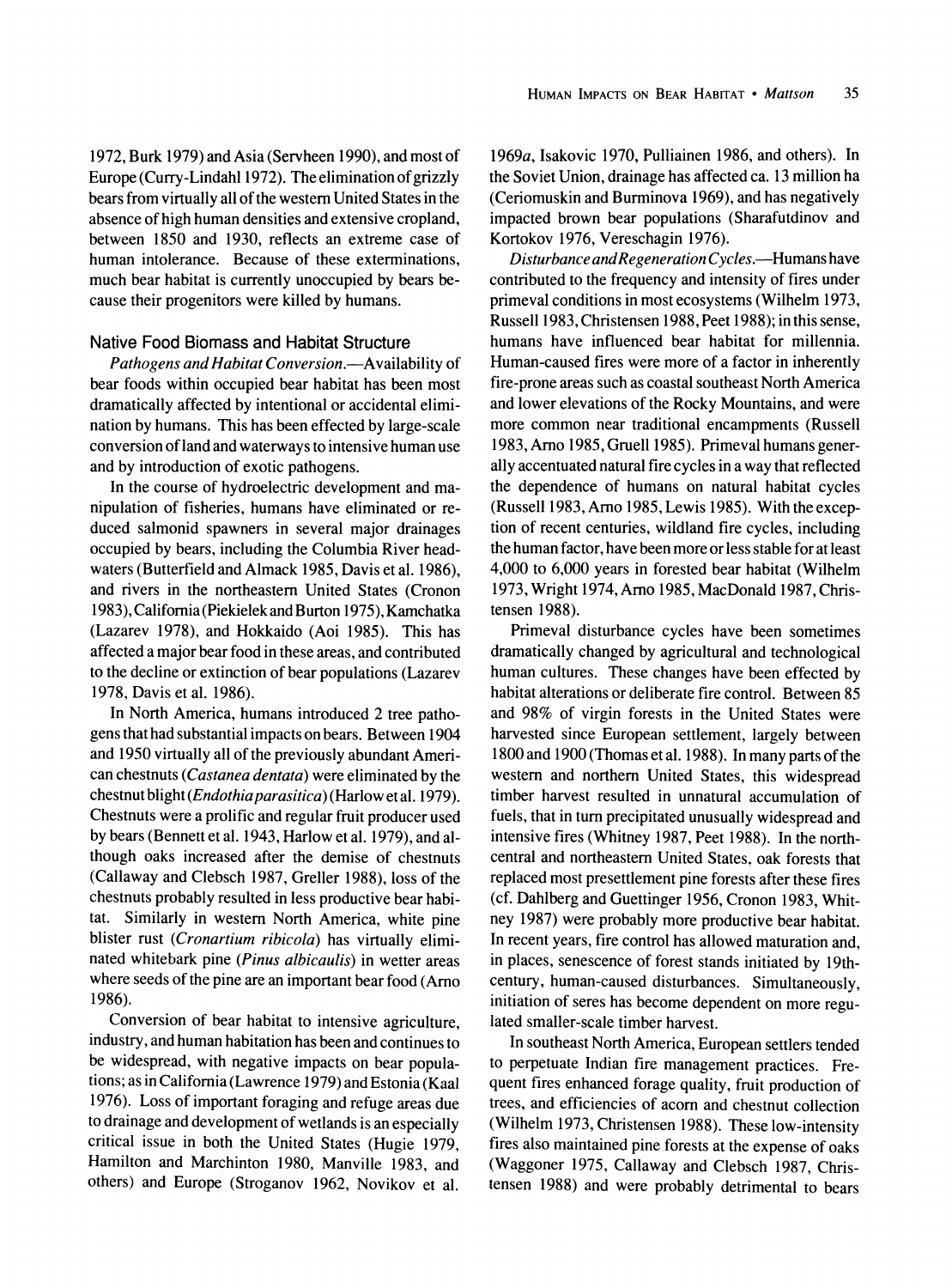**especially on the coastal plains (cf. Maehr and Brady 1984). Since effective fire control began in the early 1900's, many pine forests have succeeded to oak (Waggoner 1975, Christensen 1988). At the same time, extensive pine plantations have been established and maintained by prescribed fire (Dixon 1965).** 

**Vegetation succession on abandoned cropland is another factor introduced by humans in the landscape dynamics of eastern North America. Cropland abandonment increased since 1900, and typically resulted in highly productive bear habitat during early and midsuccessional stages of recovery (cf. Alt 1980b, Keever 1983, Pelton 1987, Greller 1988).** 

**Western and boreal Canada is in the early stages of widespread timber harvest (cf. Horejsi 1986) and effective fire control. In most of Canada as well as in wetter or higher elevation regions of the western United States, 40 to 60 years of effective fire control by humans have probably not had dramatic impacts on vegetation dynamics and mosaics, given 100- to 500-year natural fire cycles in most of these regions (Romme 1982, Foster 1985, Dymess et al. 1986, Franklin 1988).** 

**Assessing the impacts of human-caused changes in disturbance cycles depends on our understanding the comparability of timber harvest and wildfire effects. Several generalizations can be made about timber harvest effects on production of bear foods. Most post-harvest site scarification or harvest on dry or exposed sites is detrimental. Scarification eliminates most berry-producing shrubs for several decades (Minore et al. 1979, Zager 1980, Martin 1983), and overstory removal on dry sites removes the protective canopy that would otherwise persist with typically frequent and low intensity wildfires. Timber harvest followed by no post-harvest treatment or by broadcast burning produces the greatest amounts of bears foods, especially on moist-to-wet sites (Minore et al. 1979, Zager 1980, Bratkovich 1986, Hillis 1986, and others). Early successional communities following these silvicultural practices are most similar to those precipitated by wildfire (Martin 1983, Zager et al. 1983). Thinning also tends to enhance bear habitat productivity, and again more so on wetter sites (cf. Pelton 1979, Alaback 1984, Uress 1985, Young and Beecham 1986); fruit production by trees typically increases with thinning (Wilhelm 1973, Pelton 1979).** 

**Most benefits associated with timber harvest are negated by intensive management designed to accelerate crown closure and eliminate competing vegetation. This usually involves scarification, planting, and control of shrubs and herbs, and is more common in the most productive timber producing areas where the economic**  **incentive for more intensive management exists. This is especially true of Pacific coastal North America, although more intensive silviculture is being increasingly practiced elsewhere. Very little bear food exists in young closed-canopy forests in wet Pacific coastal regions (A. Hamilton 1987, pers. commun.). Most shrubs in these regions are susceptible to herbicide control (Gratowski 1978, Lawrence 1979), and even shrubs that resprout after herbicide treatment tend to be less vigorous and produce substantially less fruit (Stewart 1974, Gratowski 1978). The same is true of shrubs important to bears in eastern deciduous and mixed-conifer regions of North America (cf. Gill and Healy 1974, Hall and Nickerson 1986, Rogers 1987), and in boreal regions (cf. Hall and Shay 1981).** 

**Ultimately, the effects of timber harvest practices on bear food biomass in any given area depend on the autecology of individual bear foods. In areas where arboreal species contribute substantial amounts of food, management favoring forest development is beneficial. However, for stone pines (Pinus, subsection Cembrae), the potential benefits of timber harvest are very limited given the 100 years or more generally required for stands to start producing significant seed biomass, and the subsequent long-term productivity of a stone pine forest (Iroshnikov 1963, Kozhevnikov 1963, Arno and Hoff 1989). However, in most regions productivity of bear habitat is keyed to the first 100 years of succession (cf. Fowells 1965, Dyrness 1973, Gill and Healy 1974, Lindzey et al. 1986, Greller 1988, and others), and reflects responses by fire-adapted, fruit-producing species (Wright 1972). Again, wet Pacific coastal areas pose an exception to this general pattern (Alaback 1984, Lindzey et al. 1986, Hamilton 1987) (Fig. 2).** 

**Timber harvest also affects availability of denning trees. Large-diameter hollow trees are preferentially used for den-sites by Asian and American black bears in temperate regions (Bromlei 1965, Jonkel and Cowan 1971, Lindzey and Meslow 1976, Hamilton and Marchinton 1980, Wathen et al. 1986, and others). Retention and production of these denning trees is not compatible with the 70- to 150-year timber rotation practiced in most temperate commercial forests (cf. Burns 1983). Loss of large-diameter, old-growth den-site trees is probably not critical to, but at the same time may stress, black bear populations (Lindzey and Meslow 1976).** 

**In most areas, the vegetation mosaic differs between a natural fire and a fire control/timber harvest regime. Historically, European settlers and developers tended to reduce diversity of vegetation seres over a large area. As a result, the size of vegetation patches increased and**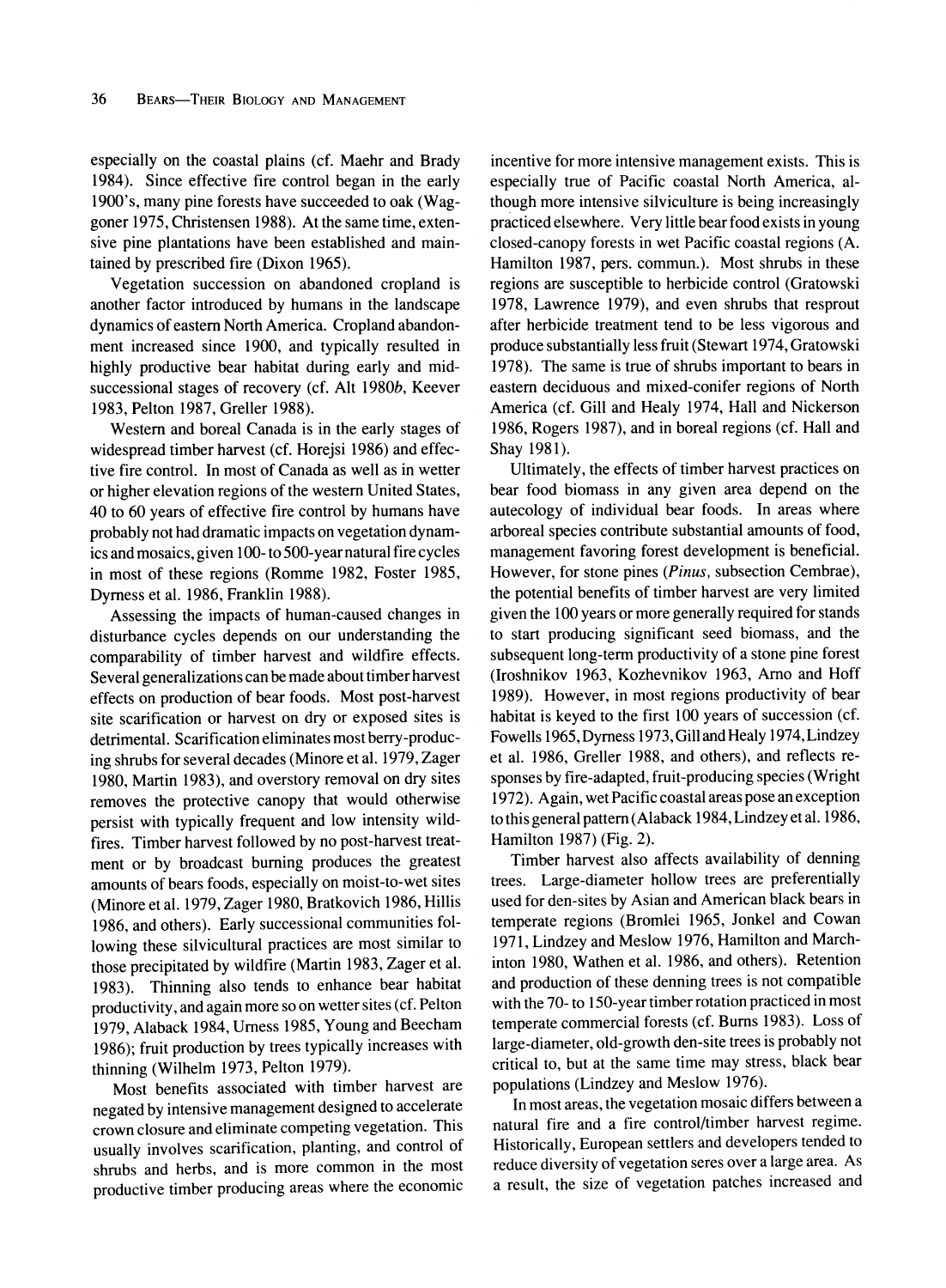

**Fig. 2. Relative bear food production under primeval conditions in different vegetation strata for 4 major ecosystems. Production is scaled from 0-1, and is relative to each stratum and ecosystem. These graphs synthesize a review of literature that pertains to vegetation succession in each of these ecosystems. References can be obtained from the author.** 

**probably rendered temperate bear populations more vulnerable to successional change. On the other hand, abandoned fields reintroduced a smaller scale mosaic. Recent silvicultural practices also emphasize smaller harvest units and "sustained yield" of wood products (cf. Bums 1983). This has resulted in an unstable vegetation mosaic of diverse-aged successional communities (Franklin and Forman 1987). The more recent tendency to generate smaller scale mosaics is also constrained by existing forest structure.** 

**Forest management practices have almost certainly contributed to epidemic bear use of tree cambium in commercial forests. In coastal Washington state, widespread timber harvest at low elevations during the late 1800's and early 1900's produced a disproportionately large area of productive shrub fields, and local bear populations consequently increased (Poelker and Hartwell 1973, Lindzey et al. 1986). In most instances these shrub fields were succeeded without replacement by closedcanopy, pole-size forest. Local bear populations were likely under nutritional stress and probably reverted to use of secondary or successionally abundant foods, including tree cambium. In wet coastal areas, tree diameter and age classes used most heavily by bears succeeded and replaced productive shrub fields (Fig. 2) (Fritz 1951, Glover 1955, Poelker and Hartwell 1973). This may explain the otherwise unexplained epidemic use of cambium in certain coastal locales. Poelker and Hartwell (1973) speculated that cambium use in western Washington was related to the lack of Rubus spectabilis in bear diets. R. spectabilis is abundant almost solely in open, typically newly clearcut areas (Franklin and Dyress 1969, Smith 1978, Alaback 1984). In Honshu, Japan, Asian black bear use of tree cambium is also related to**  **widespread timber harvest (Azuma and Torii 1980, Furubayashi et al. 1980). Bears use commercial timber stands adjacent to areas being clearcut and generally in areas where timber harvest and manmade stands are extensive. Bear use of cambium on Honshu is probably related not only to landscape dynamics of food biomass, but also to avoidance of areas without cover (i.e., recent clearcuts).** 

**Black bears will also very likely suffer from continued major habitat degradation in western Oregon and Washington. Within the next 50 years, unproductive midsuccessional stages will increase from ca. 20 to 65% of the total forested landscape due to widespread historical and contemporary old-growth clearcutting (Harris et al. 1982). This shift will undoubtedly stress bear populations, even given continued propagation of early successional shrub fields. In addition, shrub control is widely practiced on commercial forest lands in western Oregon and Washington (cf. Dimock et al. 1976) and berry production on new seres will often not be realized.** 

**Pollutants and Toxins.-Bear food biomass and habitat structure have been, and will continue to be, affected by atmospheric pollutants. Increased atmospheric carbon dioxide and trace gases, "smog", and acid deposition have already altered or promise to alter bear habitat. The effects of acid precipitation (pH < 5.6) on overall vegetation structure and productivity have not yet been conclusively documented (Smith 1981), although decline of spruce (Picea spp.) in western Europe and the northeastern United States has been almost certainly tied to acid deposition (Tomlinson 1983). On the other hand, significant air pollution impacts on vegetation have been conclusively documented (Smith 1981), but are restricted to limited areas downwind of smelters and major metropolitan areas. Generally, vegetation diversity decreases (Guderian and Kueppers 1980, Chubanov 1986) along with abundance of many fruit-producing species (cf. Vander Kloet and Hall 1981, Chubanov 1986). Although abundance of fruit-producing species may increase in some situations (cf. Kickert and Gemmill 1980, Shugart et al. 1980), fruit production of both shrubs and trees typically declines due to leaf damage and stresses associated with decreased photosynthetic efficiency (Cowling and Dachinger 1980, Scale 1980, and others). Typically, high levels of air pollution negatively affect bear food biomass, but over a small portion of occupied bear habitat.** 

Increased atmospheric CO<sub>2</sub> and trace gas concentra**tions will likely increase the Earth's temperature 1 to 5 C by the end of this century (Dickenson and Cicerone 1986). Temperature increases will be greatest at mid- to**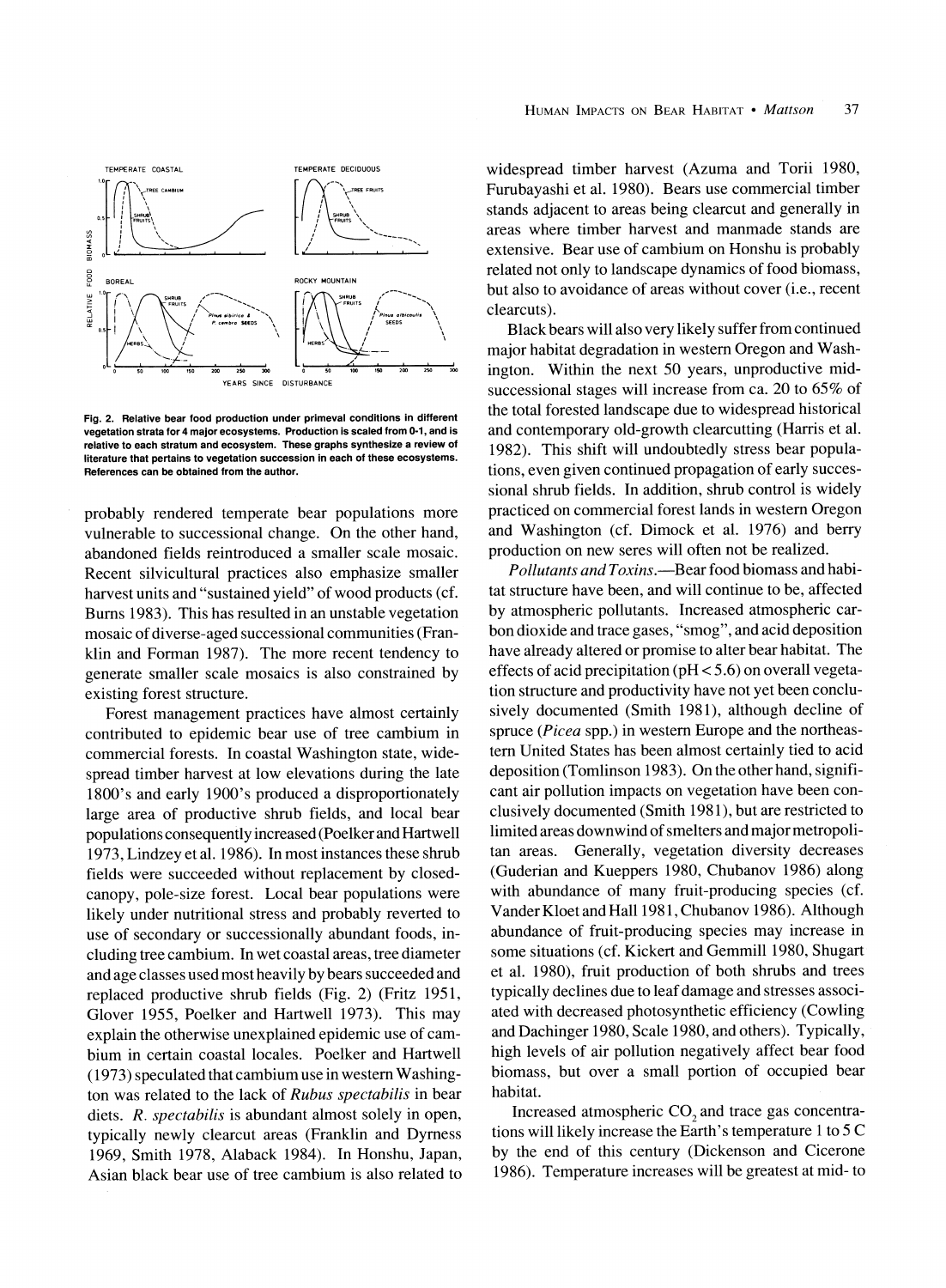**high latitudes (Dickenson and Cicerone 1986), in the range ofmost occupied bear habitat. By the 22nd century, average temperatures may be higher than any in the last 10 million years (Dickenson and Cicerone 1986, Kerr 1986). In response to this change, vegetation zones would shift north, and shrink or expand. In Canada, greatest increases are projected for grassland, cool temperate forest, and maritime boreal forest, and greatest decreases for dry and moist continental boreal forest (Rizzo 1988, Zoltai 1988). Because grasslands and maritime boreal forest (Payne 1978) are typically not productive bear habitat, and cool temperate forest is likely to increase in the range of black bears, grizzly bears would likely suffer from these predicted changes in North American vegetation. The increasing number of confined and isolated bear populations would also be at greater risk with shifts in vegetation zones, given the static boundaries of their circumscribed range.** 

**Other miscellaneous pollutants and toxins pose risks to bears. Polar bears could be greatly affected by oceanborne oil spills as a result of thermoregulatory and metabolic stresses from toxicity of crude oil ingested during grooming (Anonymous 1981). Polar bears could also be indirectly affected by seal population declines. The risk of oil spills to any given polar bear population would be a function of the prevailing ocean current direction (Stirling et al. 1980, Stirling and Kiliaan 1980). Historically, strychnine poisoning killed a large number of grizzly bears in North America, whether by the intention of humans or not (Storer and Trevis 1955, Brown 1985). However, contemporary use of strychnine to control rodent populations in the Yellowstone area has not been**  considered a threat to bears (Barnes et al. 1980).

**Ungulate Populations.-Bear populations have likely been influenced by human management of ungulate populations (Peek et al. 1987). Ungulates are a potentially important and high value diet item (Mealey 1980, Bunnell and Hamilton 1983), and bears preferentially use meat where it is available. This meat is often from scavenging on ungulate carcasses, but bears are also known to kill ungulates outright (Filinov 1980, Cole 1972, Semenov-Tian-Shanskii 1972, and others).** 

**Ungulate populations have been dramatically affected by humans, beginning perhaps as long ago as the Pleistocene (Martin 1984). The extent, local densities, and sex and age classes of populations have all been manipulated. Generally, populations of large ungulates have not been compatible with intensive agriculture and high human densities (Reed 1981, Bryant and Maser 1982). But ungulates have fared better than bears and wolves, and rarely have large ungulates been eliminated and these** 

**carnivores survived.** 

**Typically, bear populations are benefited by high ungulate densities, whereas human hunting of ungulates can be both a benefit and detriment to bears. Density, productivity, and distribution of bears have been positively related to ungulate densities (Kaal 1976, Mattson**  et al. 1987, Reynolds and Garner 1987). However, even **at moderate or high densities, a human-harvested ungulate population is likely to be less productive for bears. On the average, hunted ungulate populations are healthier and more vigorous, and significantly below ecological carrying capacity compared to an unhunted population (Connolly 1981, Mohler and Toweill 1982). Consequently, fewer winter-killed and weakened animals are available to bears during the spring. With harvest that usually emphasizes bulls, fewer adult male ungulates are also critically weakened by the rut and so vulnerable to bear predation. On the other hand, ungulate harvest by humans can benefit bears primarily by generating carcass remains and wounded animals (Haglund 1968, 1974; Servheen et al. 1986).** 

#### **Human Foods**

Agricultural Crops.—Bears make substantial use of **agricultural crops wherever they are available. Bears principally use apiaries and cereal, fruit, and forage crops. Among cereal crops, bears make greatest use of oats (Avena sativa) and corn (Zea mays). Bear use of corn was mentioned in 11 and oats in 14 research articles (Fig. 3). Bears make less frequent or incidental use of barley (Hordeum vulgare) and wheat (Triticum aestivum). Peak use of oats and corn begins at the "milk" stage and continues until harvest, usually August through September for oats (Spencer 1955, Novikov et al. 1969b, Kaletskaya and Filinov 1986, Cicnjak et al. 1987), and fall (Davenport 1953, Alt et al. 1977, Aoi 1985, Garer and Vaughan 1987) into winter (Landers et al. 1979) for corn. Least corn use occurs in July in eastern North America, as a result of preference for native fruits at that time of year (Alt et al. 1977, Landers et al. 1979). Oats grow more commonly in areas with cool, and corn in areas with hot, growing seasons (Stoskopf 1985); bear use coincides with this distribution (Fig. 3). Use of corn appears to be more common than use of oats in areas where both crops occur and is probably a consequence of corn's greater usable energy concentration (cf. Subcommittee on Swine Nutrition 1979, Stoskopf 1985).** 

**Usable energy does not explain infrequent bear use of wheat, the most widespread of northern hemisphere grain crops. Metabolizable energy for wheat is comparable to corn, and yet recorded instances of wheat use by bears are**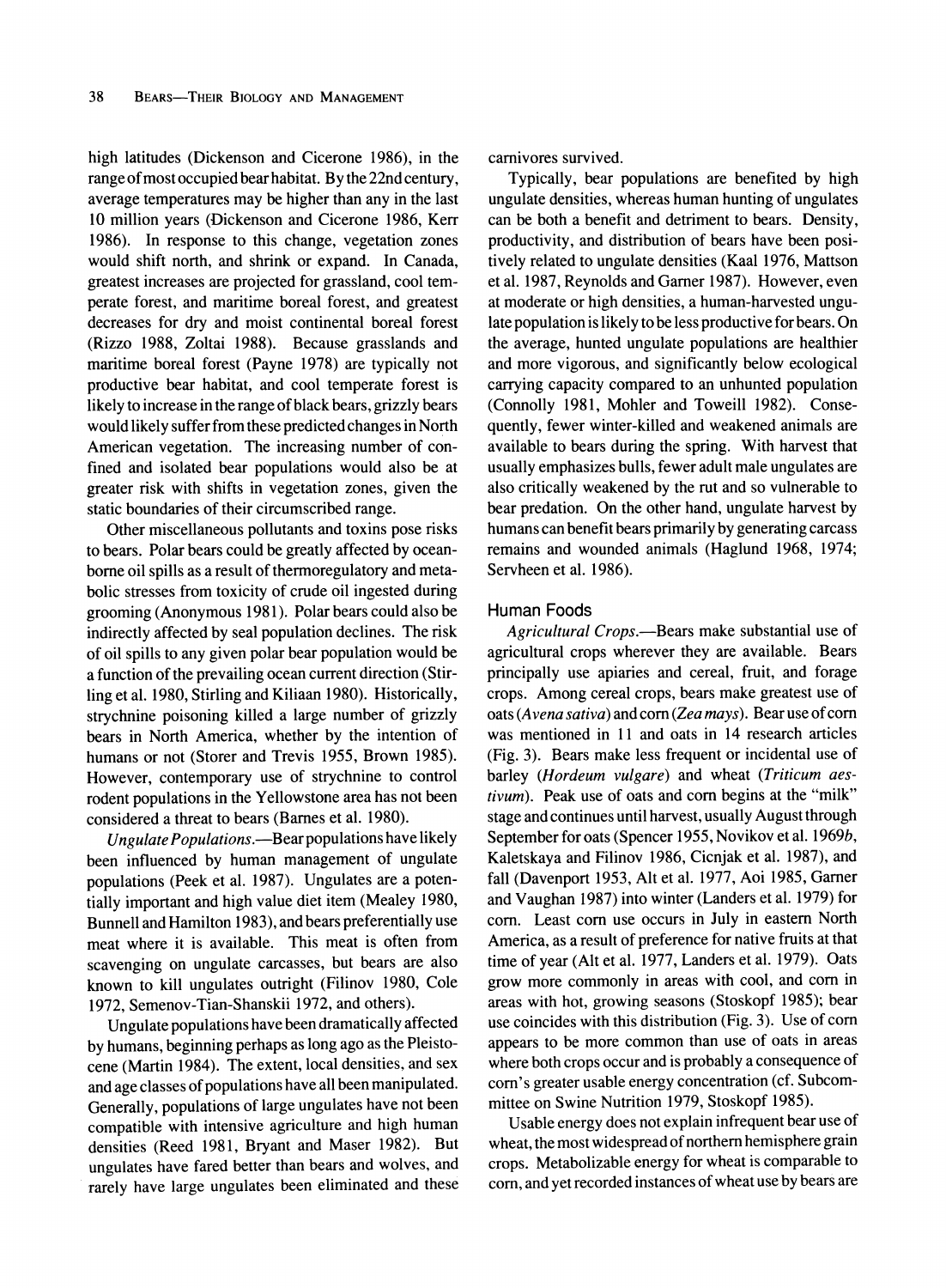

**Fig. 3. Main distribution of oats and corn crops, and recorded instances of corn and oats use by bears (Ceriomusckin and Burminova 1969, C.I.A. 1974). Recorded instances of "epidemic" cambium use are also mapped.** 

**rare. The difference may be due to characteristics and distribution of wheat and oat fields. There is not a substantial difference in overlap between bear distribution and major oat and wheat cultivation. However, oats are more commonly cultivated in small forest fields and wheat in areas of extensive contiguous cropland (Symons 1972). Most bear use of oats and corn occurs in isolated forest fields or close to cover in more extensive cropland (Ognev 1931; Davenport 1953; Spencer 1955; Novikov et al. 1969a,b; Landers et al. 1979; Klenner 1987). Wheat may be less available to bears because there is typically unfavorable juxtaposition of wheat fields and cover.** 

**Domesticated grains are potentially significant to bears. Oats are especially important to some European brown bear populations (cf. Kaal 1976, Cicnjak et al. 1987), and the availability of oats apparently influences bear density (Novikov et al. 1969a) and movements (Kaletskaya and Filinov 1986). Corn is of apparently equal importance to some eastern North American black bear populations (cf. Landers et al. 1979).** 

**Bear use of grain crops is primarily restricted by the absence of bears from most intensively cultivated areas (Fig. 4). Most crop use occurs at the interface of wild- and** 



**Fig. 4. Distribution and overlap of cropland and occupied bear habitat (Reader's Digest Assoc. 1985).** 

**croplands. Grain crops are undoubtedly high quality bear food; crude protein content ranges from 9 to 13% and starch content from 54 to 73% for major northern hemisphere grain crops (Subcommittee on Swine Nutrition 1979). However, bear use of this high quality food in most bear habitat is prohibited by human intolerance.** 

**Bear use of domesticated fruits, primarily apples (Malus domestica) and secondarily plums and pears (Prunus spp. and Pyrus communis), is also widespread. Domesticated fruits are known to be a major potential part of bear diets in western Montana (Servheen 1983), Shenandoah Na**tional Park (Garner and Vaughan 1987), and Pennsylva**nia (Bennett et al. 1943). Use generally peaks July through October, after the fruit crop ripens (Spencer**  1955, Servheen 1983, Cicnjak et al. 1987, Garner and **Vaughan 1987). Bears typically make greatest and most consistent use of "wild" trees and abandoned orchards (Bennett et al. 1943, Spencer 1955, Zunino and Herrero 1972, Manville 1983, Garer and Vaughan 1987). Use of maintained orchards more often occurs during years when native bear foods are in short supply (Slobodyan 1976, Novick and Stewart 1982).** 

**Bears have used apiaries for centuries, wherever they**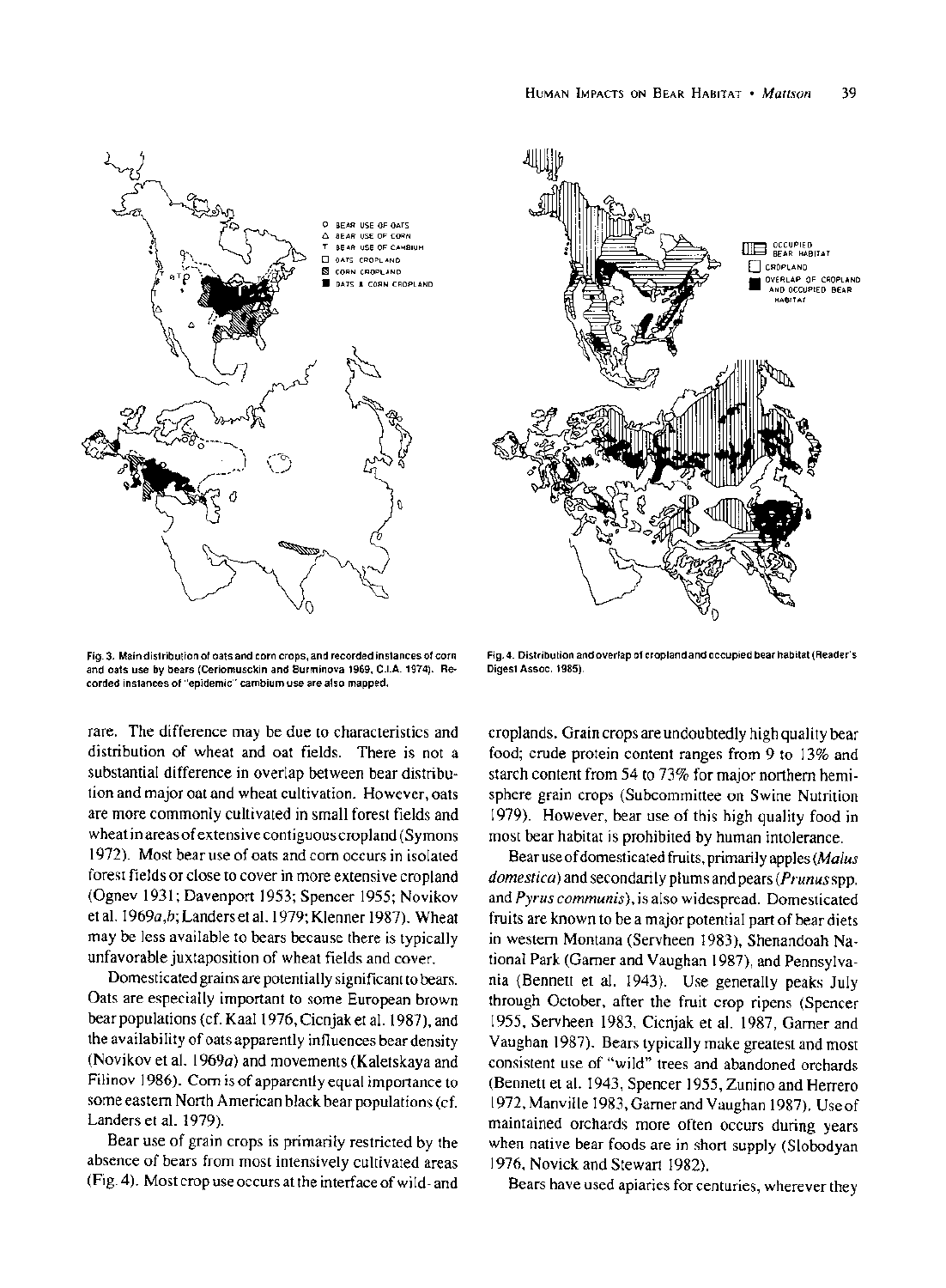**are accessible. Jorgensen et al. (1978) reviewed bear use of apiaries, in the context of human-bear conflicts. Generally, timing of bear use varies among regions, but is consistent with peak honey production.** 

**Introduced forage, principally legume crops, receive substantial use by some bear populations, as in the Swan Hills of Alberta (Nagy and Russell 1978), northwestern Montana (Jonkel and Cowan 1971), and Yellowstone National Park (Graham 1978). Mixes of introduced legumes and grasses are especially significant during years when native fruits or seeds are in short supply.** 

**Domestic Animals.-Bears use most domesticated animals common to the northern hemisphere (sheep [Ovis aires], cattle [Bos taurus], swine, horses [Equus caballus], and goats [Capra bircus]). Significant bear use of sheep has been recorded in western North America (Jorgensen et al. 1978, Johnson and Griffel 1982, Jorgensen 1983, Brown 1985), and for isolated European bear populations in Spain (Clevenger et al. 1987), the Pyrenees (Faliu et al. 1980, Roben 1980, Berducou et al. 1983, Camarra 1986), Italy (Krott 1962, Zunino and Herrero 1972, Zunino 1981), and Norway (Mysterud 1973, 1976, 1980a). More incidental use of sheep occurs elsewhere. Bear predation on sheep in all of these areas occurs primarily from July or August through September, coincident with the tenure of sheep on summer range. While on summer range, sheep are in closer contact with bears and are less closely attended than any other time of year (Mysterud 1973, Horstman and Gunson 1982, Johnson and Griffel 1982, Jorgensen 1983, Camarra 1986). In Alberta, Horstman and Gunson (1982) speculated that greater proportionate bear predation on sheep compared to cattle was largely a result of sheep being stocked in more remote areas. In the Pyrenees, sheep comprise a significant part of the overall summer bear diet (Faliu et al. 1980, Berducou et al. 1983), and in other areas, a significant part of individual bear diets (Mysterud 1980a,b; Jorgensen 1983). Bears tend to more often kill ewes than lambs (Brown 1960, Mysterud 1973, Horstman and Gunson 1982) and occasionally engage in mass killing of sheep (Mysterud 1976, Jorgensen et al. 1978).** 

**Significant use of cattle has been noted throughout the Soviet Union and in western North America, more often by brown bears than black bears. For a brief period in the western United States, cattle constituted an important bear food and may have contributed to bear population increases (Bailey 1931, Storer and Trevis 1955, Brown 1985). Timing of bear predation on cattle varies more than for predation on sheep, but generally coincides with dispersal of cattle on summer ranges (Murie 1948, Knight and Judd 1983), or with spring and fall when high quality** 

**native foods are scarce (Eide 1965, Brown 1985). As with sheep, predation on cattle appears to be greater in more remote areas with greater cover (Novikov 1956, Novikov et al. 1969a, Bjorge 1983). Bears often use carrion from cattle that have been poisoned by native toxins (Jorgensen et al. 1978, Brown 1985, Greer 1987). Much of this scavenging has been falsely interpreted as predation (Knight and Judd 1983, Brown 1985).** 

**More than predation on sheep, bear predation on cattle appears to vary with availability of high quality native foods. In the Soviet Union, cattle and horse predation consistently increases during the summer and fall of years when high quality native foods are scarce (Ognev 1931, Bromlei 1965, Ustinov 1965, Shartafutdinov and Korotkov 1976, and others). Similarly, LeCount (1980) attributed lack of conflict between black bears and livestock in central Arizona to high quality bear habitat.** 

**Bears exhibit distinct preferences for different species and age classes of domestic livestock. The order of preference from greatest to least is roughly: swine, ewes, lambs, calves and yearling cattle, cows, horses, and bulls. Several authors have observed that bears prefer swine over all other livestock (Storer and Trevis 1955, Brown 1985) or that swine are disproportionately preyed upon by bears (Brown 1960, Slobodyan 1976, Horstman and Gunson 1982). Aside from this apparent preference, vulnerability of domestic livestock is likely a function of size-mediated bear preference, local bear density, cover, and how closely the animals are attended. Bulls appear to be nearly invulnerable to predation; sheep are killed more consistently and at higher rates than cattle (Brown 1960, Horstman and Gunson 1982, Knight and Judd 1983, and others), and calves and yearlings more often than any other class of cattle (Murie 1948, Bjorge 1983, Knight and Judd 1983).** 

**Domestic livestock has additional, typically detrimental, effects on bears. Livestock grazing has modified vegetation composition and structure in many areas. In California, the Rocky Mountains of Montana, and the Cantabrian Mountains of Spain, livestock browsing has reduced or eliminated recruitment of desirable tree species. Oaks have been most affected in California and Spain (Rossi 1980, Clevenger et al. 1987, Reed and Sugihara 1987) and aspen most affected in Montana (Aune 1985, Stivers 1988). Some studies indicate that in the absence of fire, livestock grazing reduces competition with mature mast-producing oaks in California (Duncan et al. 1987, McClaran 1987), but grazing probably does not mimic fire effects in long-term oak stand dynamics. Reduction of forest cover by livestock or by humans for livestock generally makes habitat less secure, especially**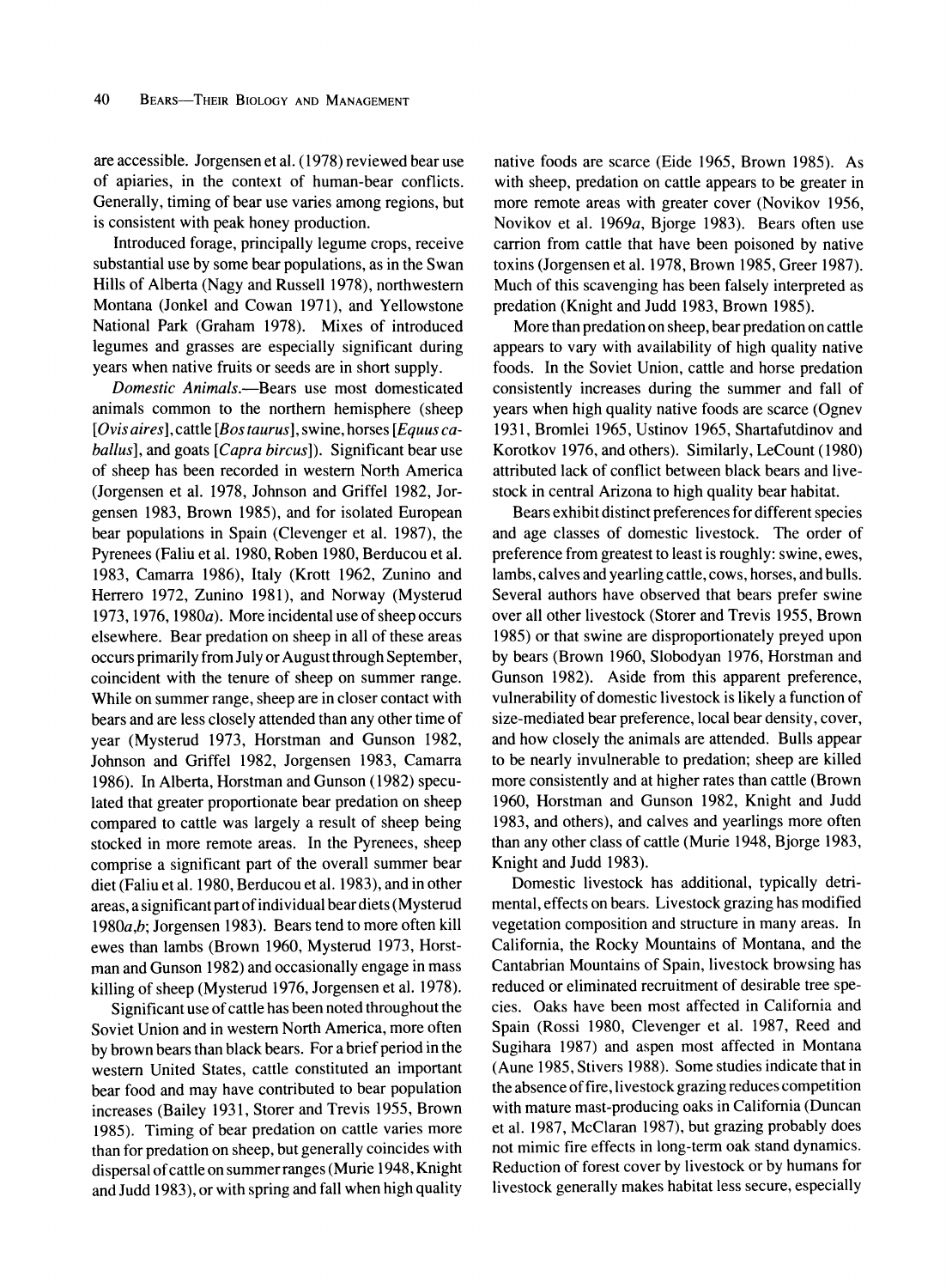**for European brown bear populations (Krott 1962, Camarra 1983, Clevenger et al. 1987).** 

**Effects of livestock grazing on ground layer bear foods are more ambiguous and largely a function of timing, location, and intensity. In Montana and Wyoming, unregulated early season grazing in riparian zones or avalanche chutes is detrimental (Mealey et al. 1977, Irwin and Hammond 1985, Stivers 1988). Sheep browsing also reduces cover and productivity of most important fruit-bearing shrubs (cf. Sharrow et al. 1989). Although heavy grazing on mountain meadows tends to reduce overall vegetation biomass (Leege et al. 1981, Ratliff 1985, Ignat'eva 1987), plant species preferred by bears (such as, dandelion [Taraxacum spp.], clover [Trifolium spp.], timothy [Phleum alpinum], and bluegrass [Poa spp.]) tend to increase in abundance (Bonham 1972, Leege et al. 1981, Ignat'eva 1987). Brown (1985) suggested that widespread "overgrazing" resulting from introduction of cattle in Arizona and New Mexico caused the loss of many bear foods either from direct use or alteration of hydrologic regimes, and reduced productivity of riparian zones. With more conservative modem-day public land management, livestock grazing probably has little direct impact on bear food biomass (Stivers 1988).** 

Edible Human Refuse.—Not much needs to be said **about human garbage as a bear food. Bears have used edible garbage virtually everywhere it is available. Edible garbage was an important food for bear populations in Newfoundland, Canada (Payne 1978) and Yellowstone National Park (Bames and Bray 1967, Craighead and Craighead 1971), and served as an attractant in many other areas. Meagher and Hape (1987, Yellowstone National Park files) estimated that 4,800 tons of edible garbage were available each year from open-pit dumps in Yellowstone Park during the mid-1960's. Edible garbage is a high quality food that has been shown to explain differences in weights and productivity among individual bears and populations in Michigan (Rogers et al. 1976), Minnesota (Rogers 1987), and Yellowstone Park (Stringham 1986, Blanchard 1987). In national parks, where human activity is concentrated during the summer months, peak use of garbage and human foods occurs from June or July through August (Craighead and Craighead 1971, Harms 1980, Eagle and Pelton 1983). In other areas, garbage use occurs during spring and fall, when high quality native foods are less abundant (Hatler 1972, Alt et al. 1977, Young and Ruff 1982, Nagy et al. 1983a).** 

# **Bear Behavior**

**Use ofHuman Foods.-All bears do not benefit equally from human foods. There is considerable variation in use**  **of human foods among species, individuals, and sex and age classes, depending on the food, season, and proximity to humans.** 

**Generally, larger bears prey on larger animals. Adult males prey most often on cattle (Eide 1965, Horstman and Gunson 1982, Knight and Judd 1983, data from Craighead et al. 1988) and are also the typical predators on sheep (Davenport 1953, Mysterud 1980a). Subadults more commonly prey on smaller animals such as sheep and yearling cattle (Mysterud 1980a, Knight and Judd 1983), and females are consistently underrepresented as predators on domestic livestock.** 

**Few data are available that concern differences in bear-class use of agricultural crops. However, the few observations suggest 2 hypotheses: (1) adult females more commonly use crops within established ranges (cf. Alt et al. 1977, Garner and Vaughan 1987), and (2) subadult males more often use crops (and dumps) on the periphery of occupied bear habitat (cf. Gunson 1975, Gunson and Cole 1977, Young and Ruff 1982, Klenner 1987).** 

**In many study areas, males are disproportionately represented among bears visiting human facilities or involved in depredations. In some areas representation of males has been in the range of ca. 60-65% (Alt et al. 1977, Claar et al. 1986, Mace et al. 1987, data from Craighead et al. 1988). This disproportionality can easily be attributed to the greater probability of males encountering point or linear features as a result of typically larger range sizes (Rogers et al. 1976; Bunnell and Tait 1981, 1985) and the seasonal exclusivity of adult females associated with core use areas in some regions: Alberta (Young and Ruff 1982, Pelchat and Ruff 1986), Minnesota (Rogers 1987), arctic regions (Nagy et al. 1983a,b), and central Colorado (Haroldson, in prep.). However, the >70% male composition of bears visiting dumps or other human facilities in Minnesota (Rogers 1987), northern Michigan (Rogers et al. 1976), northern California (Piekielek and Burton 1975), New York (Black 1958), and Great Smoky Mountains National Park (Beeman and Pelton 1976, Singer and Bratton 1980) defies such an explanation. In these areas some other factor, most likely active selection on the part of males, explains the disproportionality.** 

**A positive relationship is apparent between dominance of a bear class and favorable attributes of sites used to forage on human foods. Adult males tend to use typically larger dumps farther removed from humans (Alt et al. 1977, Tietje and Ruff 1983, Rogers 1987). In Newfoundland and in Yellowstone Park before 1970, both sexes of adults either had prerogative on edible garbage (Hornocker 1962) or were nearly sole users of**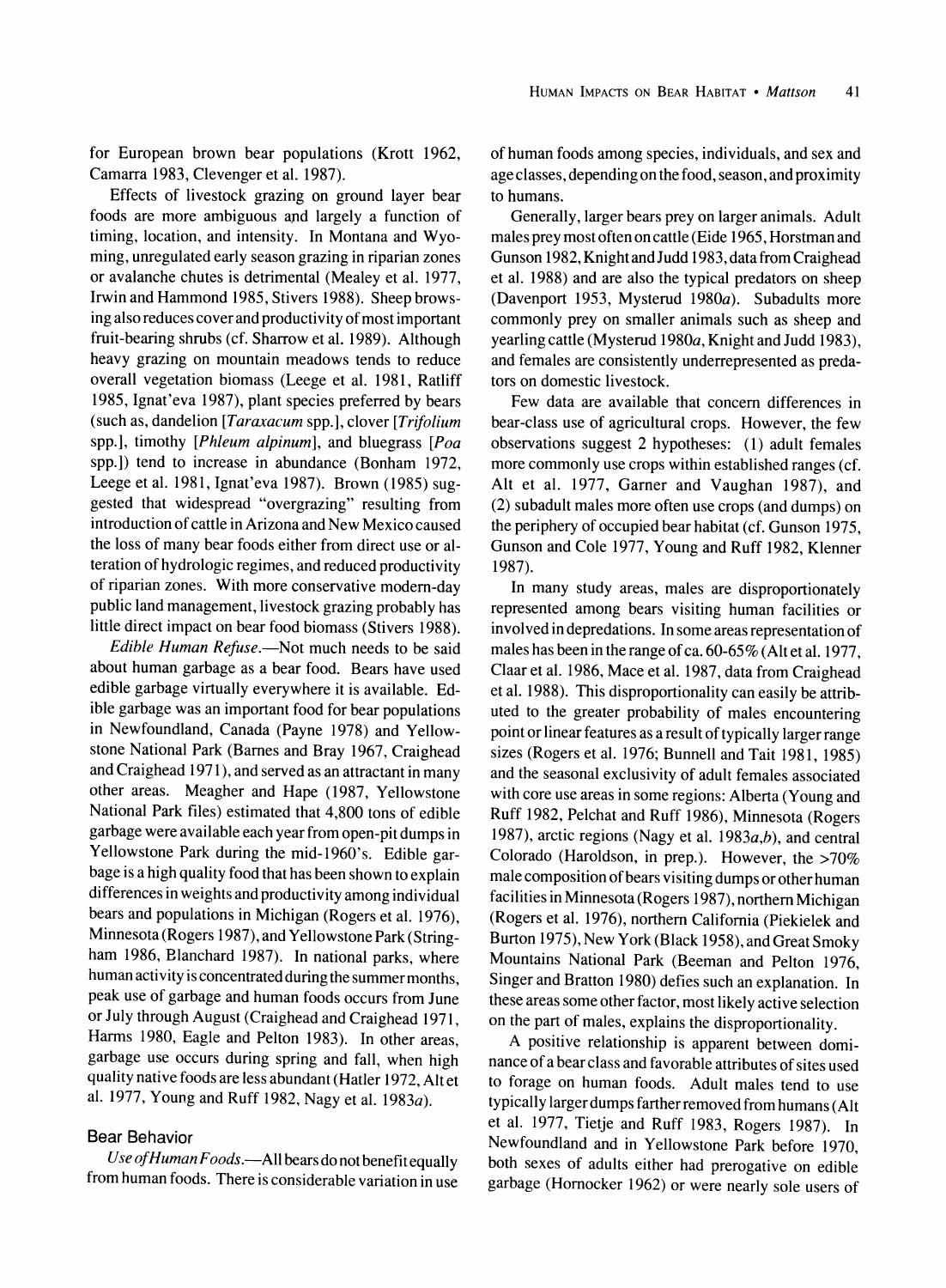**larger dumps (Payne 1978). No black bears other than large males typically used dumps in Yellowstone in the face of competition from grizzlies (Barnes and Bray 1967, Craighead and Craighead 1971). In both Newfoundland and Yellowstone Park, edible garbage was an important food for the population whereas in other study areas, where dump use was mostly by adult males (Alt et al. 1977, Tietje and Ruff 1983, Rogers 1987), edible garbage was apparently a supplemental food important to only a few bears. The greater use of dumps by subadult males in east-central Alberta (Young and Ruff 1982) and northern Michigan (Rogers et al. 1976) may be explained by removal of adult males near dumps as a result of selective hunter harvest of trophies or less wary bears. Among polar bears near Churchill, Manitoba, family groups and subadults were the principal users of the dump, likely because adult males were disinterested in edible garbage during the period of onshore inactivity (Lunn and Stirling 1985).** 

**Adult females and subadults tend to occupy areas near humans more than adult males; as along spawning streams on Admiralty Island (Warer 1987), near developments in Yellowstone National Park (Mattson et al. 1987), and along roads in the Flathead Valley of British Columbia (McLellan and Shackleton 1988a) and Denali National Park, Alaska (Tracy 1977). Nearly all panhandler black bears in Yellowstone Park and a disproportionately large number in the Great Smokies were adult females (Barnes and Bray 1967, Tate and Pelton 1983). Subadult males also comprised a large portion of bears foraging at campgrounds in Yellowstone Park, expecially before 1970 (cf. Craighead et al. 1988), and at small dumps near human facilities in Alberta (Tietje and Ruff 1983). On the other hand, females with cubs-of-the-year tended to avoid developments in Yellowstone Park (Mattson et al. 1987), trails in Glacier National Park, U.S.A. (McArthur-Jope 1983, Jope 1985), and dumps in Alaska (Dau 1989). The closeness of humans may provide subadults and females with young refuge and an opportunity to use higher quality foods otherwise preempted by dominant adult males (Tietje and Ruff 1983, Mattson et al. 1987, McLellan and Shackleton 1988a). Whether a female with cubsof-the-year uses the areas close to humans probably depends on the quality of food at stake and her level of habituation. The tendency for especially adult females and subadult males to range closer to humans may explain the greater number of habituated bears among these classes observed in Yellowstone Park and Alaska (Tracy 1977, Mattson et al. 1987, Warner 1987, Olsen et al. 1989).** 

**Few studies have recorded differences in bear-class** 

**use of human foods in the backcountry. In the Yellowstone area, adult females constitute a disproportionately large part of bears scavenging from outfitter camps (Hoak et al. 1983, data from Craighead et al. 1988). In the Great Smoky Mountains, "troublesome" backcountry bears are mostly adult males (Beeman and Pelton 1976, Singer and Bratton 1980). The situation in Yellowstone does not contradict the hypothesis that more subordinate or security-conscious bears are more likely to forage nearer to humans. Singer and Bratton (1980) hypothesized that high levels of adult male involvement at backcountry campsites in the Smokies were attributable to location of campsites in high quality bear habitat, along natural travel routes.** 

**Two other behavioral phenomena characterize bear use of human foods. Use is typically nocturnal and usually increases when high quality native foods are in short supply. Bear use of oats in the Soviet Union (Ognev 1931, Novikov et al. 1969a) and corn in the United States (Davenport 1953, Brown 1985) typically occurs at night; as does use of campgrounds and areas near human facilities (Barnes and Bray 1967, Harms 1980, Schleyer 1983, Tietje and Ruff 1983, Harting 1985, Ayres et al. 1986, and others) and predation on confined domestic livestock (Davenport 1953, Zunino and Herrero 1972). During years of poor native food production, increased bear use of agricultural crops and human foods, and predation on livestock have been recorded for California (Piekielek and Burton 1975, Novick and Stewart 1982), the eastern United States (Spencer 1955, Elowe 1984), contemporary Yellowstone National Park (Knight et al. 1988), boreal Canada (Young and Ruff 1982), the Soviet Union (Bergman 1936, Bromlei 1965, Ustinov 1965, Slobodyan 1976, and others), and the Alps (Krott 1962). These 2 phenomena, as well as the propensity to use cropland isolated or close to cover, suggest that most bears tend to minimize contact with humans even while using human foods. Where reliance on human foods is greatest and competition from other bears significant, bears are more likely to expose themselves to humans in the process of getting human foods (e.g., Yellowstone National Park [Barnes and Bray 1967, Craighead and Craighead 1971] and Jasper [Herrero 1983]).** 

**Response to Human Recreationists and Facilities.— Bears generally avoid humans traveling in the backcountry, although sometimes bears apparently preferred to use human-maintained trails (Garner and Vaughan 1987). In the Cabinet Mountains of Montana, bears used areas within 100 m of trails less than expected especially during hunting season (Kasworm and Manley 1990). With increased levels of trail use by humans in Glacier Na-**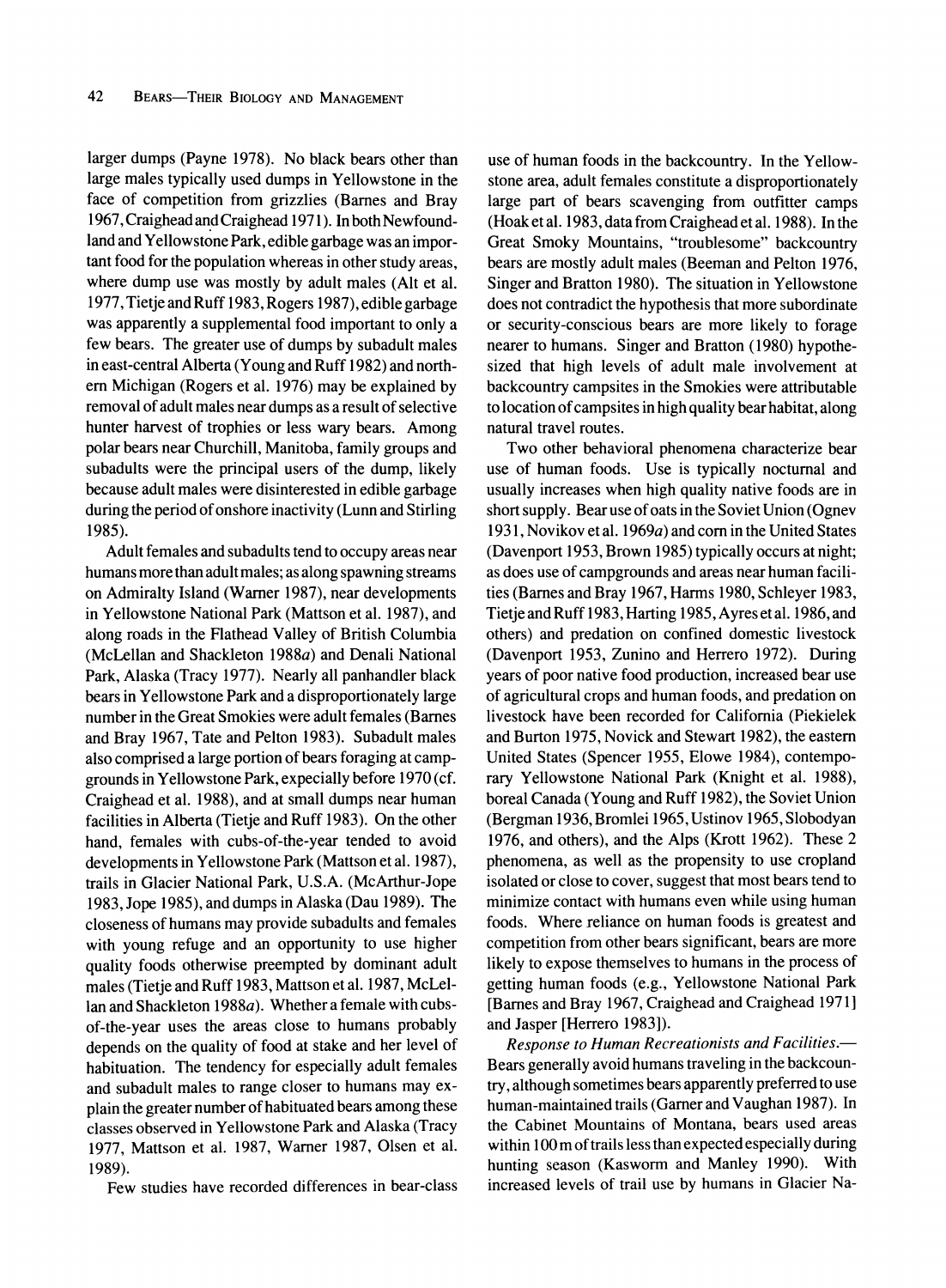**tional Park, Montana, habituated bears remaining near trails exhibited a weaker response to humans (McArthur-Jope 1983, Jope 1985). Bears tended to flee humans when encountered in open backcountry areas (Chester 1980, Haroldson and Mattson 1985, McLellan and Shackleton 1989, Gunther 1990), although when bedded in otherwise secure areas bears were inclined to either not move or to attack (Schleyer et al. 1984, Haroldson and Mattson 1985, McLellan and Shackleton 1989). There was also a negative relationship between number of people and number of bears observed in nonforested portions of Pelican Valley in Yellowstone Park (Gunther 1990). The response of grizzly bears to infrequent offtrail encounters with people in the backcountry was short-lived and not energetically costly in Yellowstone Park (Haroldson and Mattson 1985) but more extreme in the nonpark Flathead area of British Columbia (McLellan and Shackleton 1989). In Europe, off-trail or backcountry recreational activities such as mushroom and berry picking were apparently very intrusive to bears (Novikov et al. 1969a, Kaal 1976, Buchalczyk 1980, Zunino 1981, Roth 1983).** 

**Bear response to people residing at backcountry campsites is usually stronger than their response to people on trails. Bears tend to underuse areas within 0.8 to 1.0 km of campsites (Gunther 1990; Mattson, in prep.) and to have their activities disrupted up to 2.5 km away (Zunino 1981; Mattson, in prep.). These effects were evident only for the most heavily used campsites (>40 people/month) (Mattson, in prep.) or campsites near open areas (Gunther 1990) in Yellowstone National Park.** 

**Anglers also affect bear habitat use in the backcountry; a negative relationship existed between number of anglers and bear fishing activity on spawning streams in Katmai National Park, Alaska (Olsen et al. 1989) and Yellowstone Park (Gunther 1984). Olsen et al. (1989) also observed that during peak angler use, bears avoided anglers by shifting their fishing activity to evening hours when angler use was lowest.** 

**McLellan (1990) has reviewed the effects of industrial roads and activities on bears; bears generally avoid open industrial roads. Bears also avoid daytime traffic on commercial and recreational roads, by as much as 500 m during spring and summer and 3 km during fall in Yellowstone Park (Mattson et al. 1987). There is also between 45 and 80% less use of ungulate carrion than expected during spring within 400 to 1,000 m of highways in Yellowstone Park, depending on presence of cover (Green and Mattson 1988, Henry and Mattson 1988). In Shenandoah National Park, males use areas near all roads, and females near light-duty and primary** 

**roads less than expected year-round; greater than expected use of fire roads by females was attributed to use of native fruits growing in the road clearing (Garner and Vaughan 1987). In western North Carolina, frequency of road crossings by bears is negatively related to road traffic (Brody and Pelton 1989).** 

**Bears generally exhibit the strongest avoidance of occupied front-country human facilities. In Yellowstone Park, spring bear use of ungulate carcasses is ca. 90% less and summer bear use of spawning cutthroat trout (Oncorhynchus clarki) 30-90% less than expected near recreational developments (Mattson and Henry 1987, Reinhart and Mattson 1990). The effect on carcass use extends out 5 km (Mattson and Henry 1987). Otherwise, bears tend to avoid Yellowstone Park developments during daylight hours out to 5 km during summer and 3 km during fall, and have their daylight foraging activities disrupted out to 3 km during spring and summer and 4 km during fall (Mattson et al. 1987). Habituated bears account for most use within 3 km of developments (Mattson et al. 1987). In Norway, Mysterud (1983) observed that bears never bedded within 0.55 km of inhabited farms and Elgmork (1978, 1983) observed that bear use of areas within 2 km of cabins declined substantially as number of cabins increased. The decline in use of habitat near cabins was not explainable by hunting pressure (Elgmork 1978), and bear use of areas near abandoned farms was common (Mysterud 1983).** 

**European brown bears are vulnerable to human intrusion and require habitat secure from human use (Krott and Krott 1963, Elgmork 1978, Buchalczyk 1980, Zunino 1981, Camarra 1983, Roth 1983, Clevenger et al. 1987, and others). Apparently, traditional partitioning of habitat by European brown bears and rural human residents has facilitated mutual avoidance (Zunino 1981, Roth 1983, Clevenger et al. 1987). Certain, sometimes small, areas were rarely visited by humans and constituted extremely important refuges for bears. With the**  advent of modern recreationists, the traditional "balance" **has apparently broken down and formerly secure sites are no longer so (Zunino and Herrero 1972, Zunino 1981, Roth 1983). The existence of specific sites secure from human intrusion is also known to be important to North American bears (Jonkel and Demarchi 1984, Almack 1985, Haroldson and Mattson 1985).** 

**There is apparently still sufficient secure habitat in eastern Europe to accommodate major bear population increases; whereas in Norway and western Europe scarcity of secure habitat probably limits growth of relict populations (Zunino 1981, Elgmork 1988). European brown bear populations consistently and often dramati-**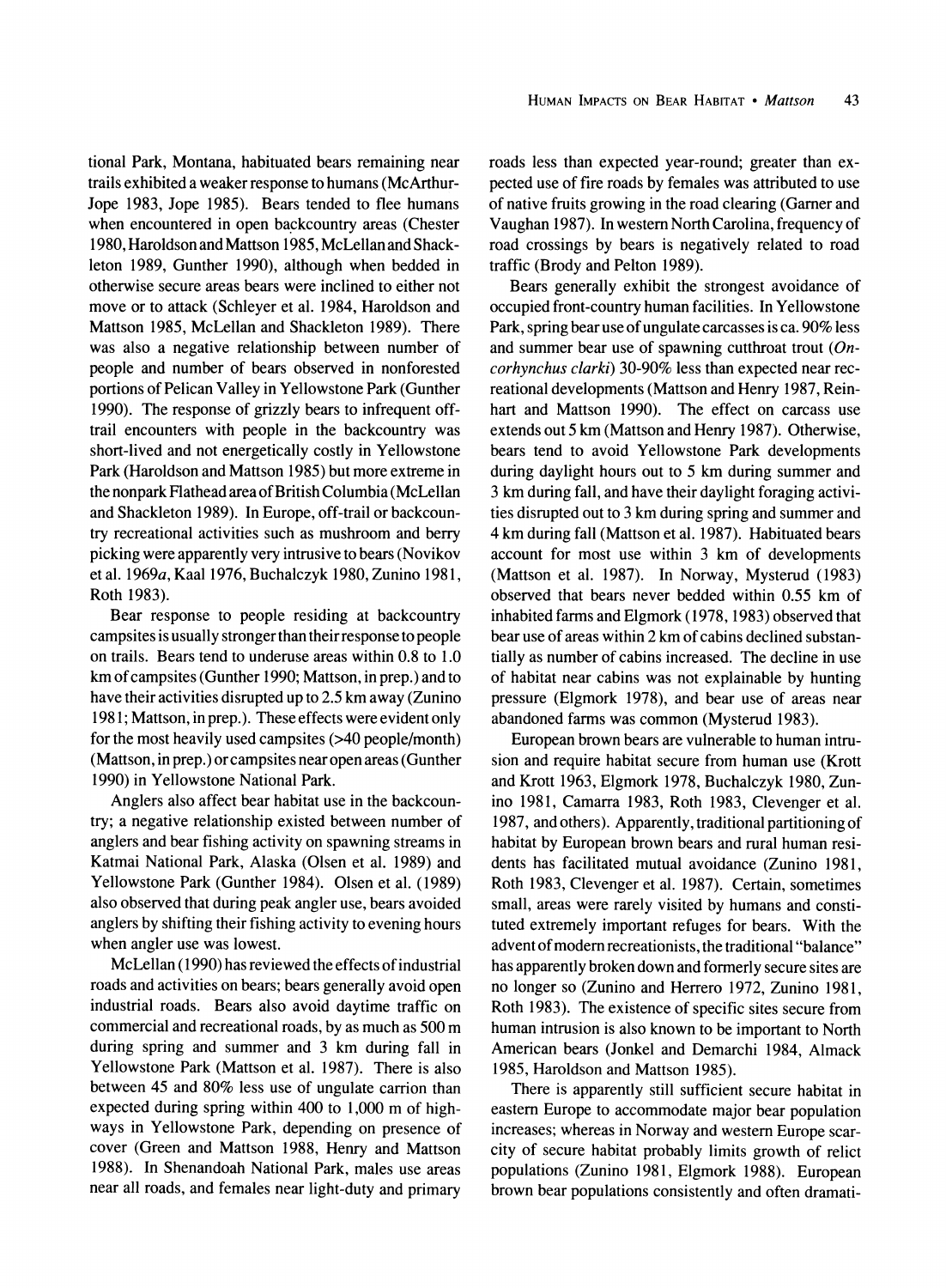**cally increased when protected from hunting in Finland (Pulliainen 1979, 1983), Estonia (Kaal 1976), the Volograd area (Kaletskaya and Filinov 1986), Poland (Buchalczyk 1980, Jakubiec and Buchalczyk 1987), Czechoslovakia (Sladek 1978), Bulgaria (Markov 1980), Rumania (Buchalczyk 1980), and Yugoslavia (Isakovic 1970). The same has not been true of more isolated populations in Italy (Fabbri et al. 1983), the Cantabrian Mountains (Clevenger et al. 1987), and the Pyrenees (Camarra 1983, 1986).** 

## **DISCUSSION**

#### **Behavioral Framework**

**To understand how bears respond to humans, sorme generalities of how bears respond to each other need to be established. There is considerable quantitative, inferential and anecdotal information available about bear behavior; there is also considerable variation among sex and age classes. Many behavioral differences appear to be size-mediated and reflected in dominance hierarchies; this is obviously modified by individual personality and experience, familial relationships, and the aggressive defense of young, (cf. Homocker 1962, Egbert and Stokes 1976, Tate and Pelton 1983, Herrero 1985, Lunn and Stirling 1985).** 

In addition to size and experience per se, several other **major factors almost certainly influence intra- and interspecific relationships of bears, including familiarity with a given area (Klopfer 1962:60, Davies 1987:552) and the demands of providing food and security for offspring. In terms of familiarity, subadult males are probably the most disadvantaged of all bear classes due to long-range dispersal from maternal ranges (cf. Alt 1978, Garshelis and Pelton 1981, LeCount 1982, Klenner 1987, Rogers 1987, and others) and young age; subadult females are more likely to reside closer to or within the maternal range. Adult females probably have the greatest familiarity with their ranges due to their age and the greater intensity of home range use implicit in smaller range-sizes compared to adult males (cf. Canfield and Harting 1987). On the other hand, adult females sustain the undoubtedly considerable energetic costs of providing food and security for dependent young, evident in the energetic costs of lactation (Sizemore 1980), the dependence of reproduction on food availability (Jonkel and Cowan 1971, Rogers 1976, Bunnell and Tait 1981, LeCount 1982), and disparity of age-weight relationships between males and females (Alt 1980b, Glenn 1980, Blanchard 1987, Kingsley et al. 1988, and others). Adult females apparently often deal with the demands of providing security especially for**  **cubs-of-the-year (COY) by using relatively unoccupied and typically less productive habitat (Pearson 1975, Russell et al. 1979, Miller and Ballard 1982, Mattson 1987, and others), and by being extremely aggressive to intruders. Then, when alone or when the cubs are more mobile, females use the most productive available habitat to recoup the incurred losses (Eagle and Pelton 1983, Mattson 1987). There are obvious exceptions to this strategy, such as females with COY among other adult bears at dumps and spawning streams; however, this class of females is consistently underrepresented in these situations (cf. Horocker 1962, Stonorov and Stokes 1972, Egbert and Stokes 1976, Kendall 1986).** 

**I used the foregoing information to rank bear classes in terms of characteristic unit-mass energy requirements and security-dominance-mediated access to productive habitat (Table 1). The difference between access rank (A) and energy requirement rank (B) indicates the relative predicament of different bear classes in meeting their energy requirements. A lower (negative) rank indicates greater stress and, perhaps, willingness to tolerate humans in the pursuit of food. As I mentioned before, lone adult females may be much more highly motivated to feed, to replenish depleted adipose reserves, than strict energy requirements would indicate (i.e., their body fat cycle is probably more meaningful viewed on a 2 to 3 year, rather than strict 1-year, basis). This rote calculation also needs to be tempered by the likelihood that security takes precedence over all else for females with COY. By this reckoning, females with young and subadult males are most likely to tolerate humans in the pursuit of both native and human-related foods.** 

**An additional population-level perspective is required to interpret bear response to humans and their artifacts. The response of any given bear population is predictably a function of 4 main factors: (1) the nature and degree of historical interaction with humans and human-origin foods, (2) bear population density relative to ecological carrying capacity (K), (3) sex and age composition of the bear population; and (4) distribution of productive native habitat with respect to humans and their facilities. Hunting and frequency of contact are major variables in historical human-bear relationships, and influence how bears view humans (Herrero 1985). Frequency of contact between bears and humans in a given area is likely to increase as bear density increases, due to chance alone and the probable worsened energetic predicament of an increasing number of bears (Keating 1986). The proportions of adult and subadult males in a population probably has the greatest ramifications to bear-human interactions (cf. Young and Ruff 1982, Mattson et al. 1987) for**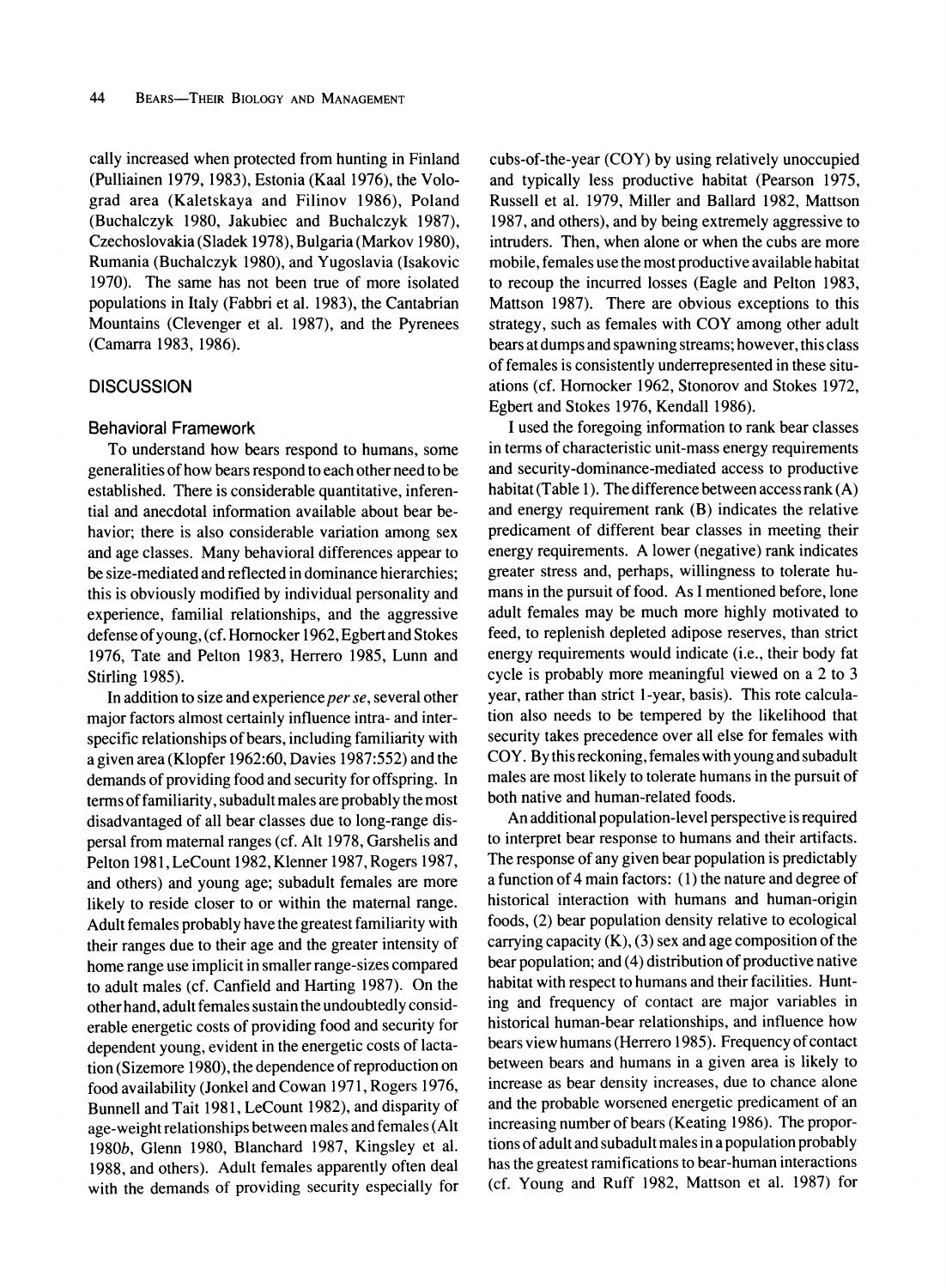| (A)<br>Security-dominance<br>mediated access | (B)<br>Unit-mass<br>energy requirements | $(B-A)$<br>Relative<br>predicament |
|----------------------------------------------|-----------------------------------------|------------------------------------|
| 1. Adult males                               | 1. Females with COY                     | Adult males<br>(2)                 |
| 2. Lone adult females                        | (lactation)                             | (2)<br>Lone adult females          |
| 3. Females with yearlings                    | 2. Females with yearlings               | (1)<br>Subadult females            |
| Subadult females                             | (food-sharing)                          | $(-1)$<br>Subadult males           |
| 4. Females with COY <sup>a</sup>             | Adult males<br>3.                       | Females with yearlings (-1)        |
| (security mediated)                          | Subadult males                          | $(-3)$<br>Females with COY         |
| Subadult males                               | Lone adult females<br>4.                |                                    |
| (dominance mediated)                         | Subadult females                        |                                    |

**Table 1. Rank order of bear classes according to security-dominance mediated access to food and habitat (A), unit-mass energy requirements (B), and the relative predicament of bear classes in meeting their energy requirements (differences between B and A).** 

**a COY = cubs-of-the-year.** 

**reasons that I will address later. And distribution of the most productive spring and fall habitat with respect to humans has important consequences to the nature and level of contact between humans and bears (Mattson et al. 1987).** 

# **Bear Response to Human-Caused Habitat Changes**

**Bears and humans are flexible, adaptable omnivores and are natural competitors. Both are capable of and known to kill individuals of their own and other species for food and to resolve conflicts. It is not unexpected that competition between bears and humans should turn violent, and that each should pose some measure of risk to the other (MacPherson 1965, McCullough 1982). Humans of technological societies have had the decided advantage over bears and have not tolerated any appreciable bear use of common foods, including wild game and fruits, and domesticated livestock and vegetal crops.** 

**Even though human-origin bear foods have supplanted native bear foods on wildland converted to agriculture, human intolerance has typically precluded bear use. On the large scale, most human foods are unavailable in bear habitat due to the elimination of bears, and virtually all remaining bear populations depend on wild native foods. Bear populations that rely heavily on human foods do so only in areas where sufficient secure habitat is available. All use of human foods, regardless of importance to a bear population, apparently depends on nearby refuge.** 

**Human-induced changes in wildlands are probably of greater significance to surviving bear populations than introduction of exotic foods. Humans have disrupted otherwise stable, dynamically equilibrated processes in virtually all wildland ecosystems occupied by bears. This disruption has been effected primarily by fire control,** 

**timber harvest, game management, and atmospheric pollution. Bears have been principally affected by greater spatial and temporal variation in pulses of bear food production and by the elimination of high quality foods (e.g., spawning salmonids, chestnuts, and whitebark pine nuts). The greatest divergence of contemporary from primeval conditions in wildlands has occurred and is likely to continue occurring in temperate Pacific coastal regions of North America. In this ecosystem, bears have a somewhat unique dependence on old-growth timber (Lloyd 1979, Schoen and Beier 1986, Hamilton 1987), although Siberian and Yellowstone brown bear populations are also dependent on old-growth stone pine forests for important food (Stroganov 1962; Bromlei 1965; Ustinov 1965; Mattson and Jonkel, in press). Compounding this disruptive scenario is the prospect of whole vegetation zones shifting, shrinking, and expanding with warming of the Earth's climate.** 

**Another critical factor that has influenced and will continue to influence bear population responses to human-effected changes in their habitat is the increased isolation and fragmentation of bear populations. Although bears are flexible animals, evolutionarily adapted to variable environments (Herrero 1972, 1978; Kurten 1976:60), much of the species resilience must have depended on free interchange among populations for natural augmentation of locally stressed populations and emigration into new areas. In many areas, bears are endangered by population fragmentation and ongoing habitat fluxes greater than any in the last 10,000 to 12,000 years. Habitat available to a bear population must be sufficiently large that perturbations can be averaged across the landscape (Pickett and Thompson 1978). With historical human alterations, the area necessary to accommodate perturbations has probably increased. More**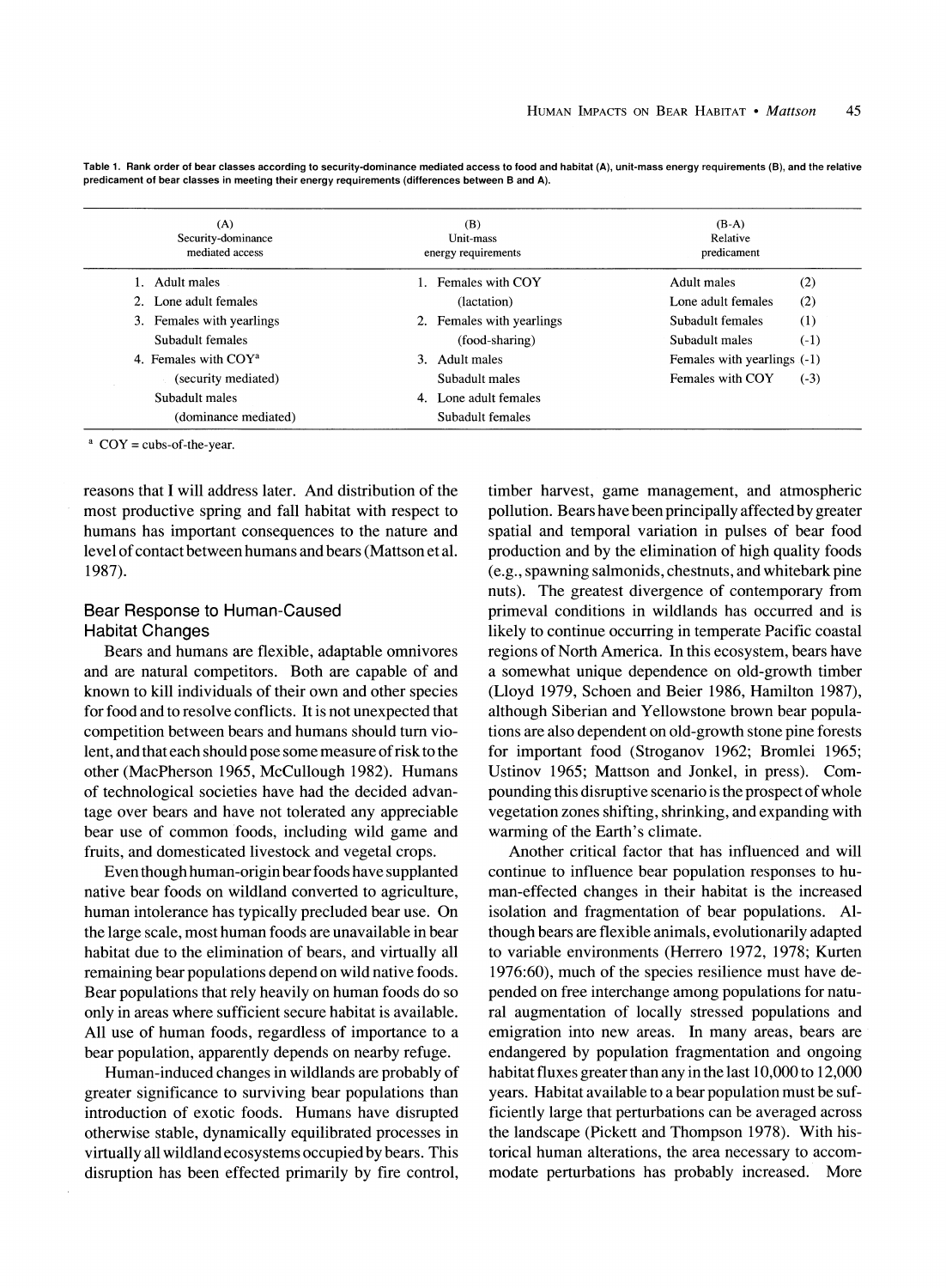**populations are probably at risk than managers would acknowledge, given that a mere 5 years of dramatic longterm change can look deceptively stable.** 

**Human attitudes can also dramatically influence the ability of bear populations to respond to human-induced habitat changes. This is illustrated by differences in historical human-bear interactions between Eurasia and North America. In both regions, bears have been eliminated from most of their former range. The greater current proportionate overlap of bear populations with land intensively used and occupied by humans in Europe and China is very likely because European brown bears and Asiatic black bears are warier and less aggressive than their North American counterparts (Ognev 1931, Curry-Lindahl 1972, Zunino 1981). Culture plays a part in determining human tolerance of competition and risk from a large carnivore, as clearly demonstrated by human tolerance of the Bengal tiger (Panthera tigris) in India (Schaller 1967). In North America, it is likely that neither bears nor European settlers had sufficient time to adjust to each other, as they probably did to a greater extent in Europe. The rate of habitat transformation in North America was rapid and was apparently accompanied by intolerance to hindrance from bears or indigenous humans (Storer and Trevis 1955, Cronon 1983, Brown 1985). Dramatic alteration of habitat caused by introduction of livestock, eradication of native game, increased fire frequency and severity, and conversion of wildland to agriculture was accompanied by widespread and deliberate killing of bears. Ironically, in the past as well as present, human-caused habitat alterations probably contribute substantially to conflicts usually rationalized by humans as due to the "irascible" and "irredeemable" nature of bears (Bailey 1931, Storer and Trevis 1955, Brown 1985). Rate of habitat change and concurrent human attitudes almost certainly synergistically affect the ability of bear populations to persist in bear habitat.** 

#### **Bear Response to Humans**

**Apparently, adult males more often have prerogative on the best human foods (i.e., dumps rich in edible garbage) in settings farther removed from humans. This is probably less of an individual and more of a class phenomenon where human foods are more important to a bear population. Under circumstances where human foods are critical or at least very important, as in Yellowstone Park before 1970 and in Newfoundland, both adult male and lone adult female classes make substantial use of dumps or hand-outs. In Yellowstone Park before 1970, there was a hierarchy of access to human foods based on quality and security of the foraging site. Adult grizzlies**  **and the occasional large black bear were primary beneficiaries of remote open-pit dumps, subadult male grizzlies and adult male black bears were the principal foragers at campgrounds, typically under cover of night, and adult female black bears were the principal roadside panhandlers. Heavy harvest by humans near dumps or habitations can remove most resident adult bears and instill fear in the rest (Rogers et al. 1976). Under this circumstance, subadult males may end up as primary consumers of edible garbage (cf. Rogers et al. 1976, Tietje and Ruff 1983) or agricultural crops (cf. Gunson 1975). Subadult male use of dumps may also characterize the periphery of occupied bear habitat, given that they are the primary dispersing class and conceivably unacquainted with native foraging options.** 

**As a corollary, adult males apparently more often have the prerogative to use native foods farther from humans. In Yellowstone Park, the richest fall foraging sites are concentrated farther from humans and receive greatest use by adult males (Mattson et al. 1987). McLellan and Shackleton (1988a) suggest the same situation for their British Columbia study area. However, in Yellowstone, food production varies considerably among years, and during years of poor whitebark pine nut crops, rich foraging sites tend to be concentrated closer to humans (Mattson and Knight 1989).** 

**Given the very likely pivotal role that adult males play in habitat selection, adult females and subadult males are probably more often left to use sites less secure from humans for feeding on human or rich native foods. Also, these bear classes probably have the motivation to feed in areas less secure from humans; not uncommonly, adult females, females with young, and subadult males have been observed to forage nearest to humans, especially when rich native foods were at stake. The nearness of humans may serve as a refuge from adult males, especially for subadult males and females with young; and where black and grizzly bears coexist, the nearness of humans may also serve as a refuge for black bears.** 

**This disportment of bears has had and continues to have consequences. Because adult females and subadult males seem to more often end up feeding near humans out of necessity or by default, these classes more often comprise bears habituated to humans (Mattson et al. 1987, Olsen et al. 1987, Warner 1987). This is a generalization, given that adult males are known to habituate to humans (Herrero 1985). Still, in many regions, proportionately more adult females and subadult males come into conflict with, or are perceived as risks by, humans because of habituation. In areas where both grizzlies and black bears range, black bears may for the same reasons**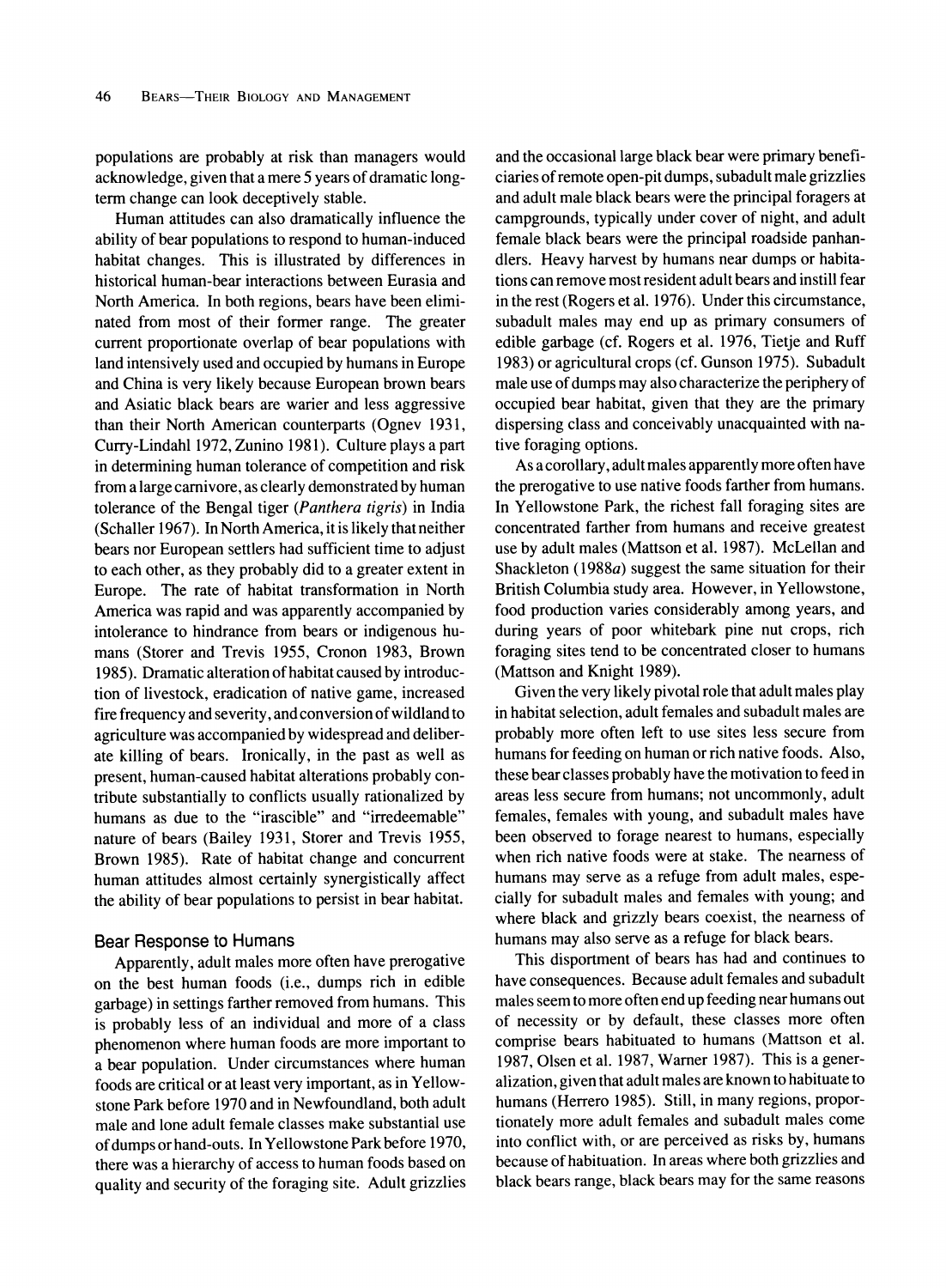**fall into this "bad bear" category (cf. Barnes and Bray 1967, Mundy and Flook 1973). Consequently, subadult males and adult females are more often killed by humans, especially in areas where the bear population is protected from hunting (cf. Craighead et al. 1988). Where bear populations are hunted and where livestock predation is a major source of conflict between humans and bears, males are most prone to removal (Bunnell and Tait 1985, Aune and Brannon 1987, McLellan and Shackleton 1988b, and others). The consequence of these interactions among bears is that adult females and subadult males may be advantaged in the short term by a certain level of human presence, but the longer term probably results in lower survivorship for both classes.** 

**For reasons outlined above, adult males may partly regulate the level of habituation and human food use in bear populations. Subadult males typically avoid adult males, presumably due to overt aggression on the part of the adults (Bunnell and Tait 1980, Young and Ruff 1982, Rogers 1987). Influx of subadult males may result from removal of adult males on a large or small scale (Young and Ruff 1982, Tietje and Ruff 1983). In the absence of adult males, subadult males probably exist at higher densities (Young and Ruff 1982) and may more often forage on human foods, whether garbage or crops. These 2 factors could result in a much higher incidence of crop damages and human food use on the fringe of occupied bear habitat, where adults have been eliminated, compared to areas where the adult segment is intact. This may explain the high level of apiary and grain crop use principally by subadult males in the Peace River region of Alberta during the 1970's (cf. Gunson 1975). Ironically, as long as a productive bear population persists in surrounding areas, a high level of bear harvest in agricultural districts will probably not alleviate and may even aggravate the depredation problems. On a smaller scale, removal of some adult males from a population at large might give other bears more short-term options, with resulting fewer front-country problems for an uncertain but probably short period of time. Thus, the observation that fewer bear-human conflicts characterize hunted bear populations (Herrero 1985, Dood et al. 1988) may reflect both greater wariness among bears and a greater number of options for subordinate or security-conscious bears; in addition, a hunted population is more likely to be below ecological carrying capacity, and bears at large are probably better able to avoid humans and meet their energetic needs because of greater intraspecific individual "space" (cf. Nagy and Haroldson 1990).** 

**Habituation per se has major implications to bear populations confronted by even moderate densities of**  **humans. Habituation entails less fear of and greater proximity to humans (K. Jope, pers. commun.), and so may allow bears to use otherwise unavailable but important foraging sites near humans. Habituation is more likely to function in this manner in populations at or near ecological carrying capacity. But especially for more aggressive bear species or populations, habituation entails greater risk of injury to humans and food conditioning aggravates this risk (Herrero 1985). For this reason, habituated bears have been selectively eliminated by humans. However, the remaining warier bears are more likely to avoid humans and their facilities, and overall habitat effectiveness (i.e., behaviorally mediated access) and carrying capacity almost necessarily declines (Keating 1986). This may not be a significant factor where human densities are low and bears are not extremely wary, but in areas with high or increasing levels of human use and with continued cropping of habituated bears, loss of "effective" carrying capacity will compound the effects of mortality.** 

**This predicament is more likely for brown and polar bears than for Asian and American black bears. There are differences in aggressiveness and consequent risk to humans between these 2 groups of bears that precipitate different levels of retaliation from humans (cf. Jonkel 1970; Herrero 1972, 1978). The European brown bear could be innately so wary that density of humans alone may influence population viability, even in the absence of hunting. It may be possible, although unlikely (Pelton 1987), for humans to intensively use land and have viable bear populations when dealing with the opportunistic but typically less aggressive black bear. The same is probably not true of polar and North American brown bears, given that aggressiveness and the ability to habituate are apparently innate (Rasa 1987) and complexly associated with the basic behavior of these species (Jonkel 1970; Herrero 1972, 1978). Innate aggressiveness and the ability to habituate can perhaps be selected against and reduced on the order of evolutionary time, but probably not on the order of decades, as has been implied by Dood et al. (1988) and Meagher and Fowler (1989). This seems especially likely given that bears apparently respond to humans much as they would to other bears (C. Jonkel, pers. commun.)** 

**This review has demonstrated that (1) humans and bears are natural competitors, (2) bear habitat and populations will continue to be subject to disturbance and change, and (3) unless given no option or attracted by rich foods, bears generally try to avoid humans. If humans desire brown and polar bear populations that are capable of surviving ongoing and impending major habitat distur-**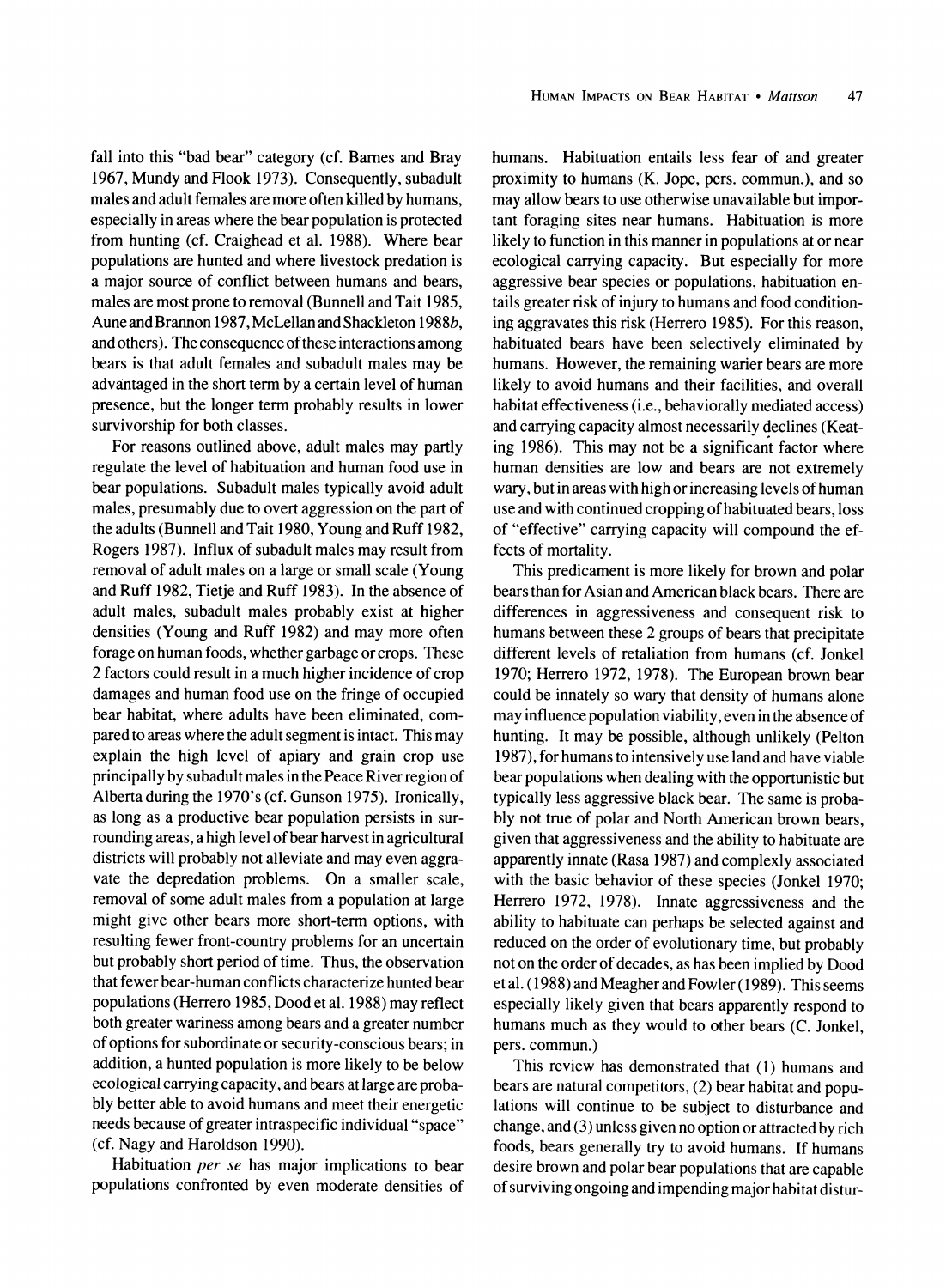**bances, then we retain only 2 options: either (1) increase human use of occupied bear habitat and accept the concomitant increased risk of injury associated with preserving habituated but hopefully not food-conditioned bears, or (2) continue to crop habituated bears, and maintain an expanse of wilderness habitat preserved from significant human intrusion. Humans have characteristically not accepted the risks entailed by the first option, and so longterm preservation of brown and polar bear populations is likely to be contingent on preservation of wildlands (Craighead 1980, Knight 1980, Peek et al. 1987), in conjunction with otherwise tenable levels of bear harvest. To a lesser extent, the same is true for black bears (Pelton 1987). Aversive conditioning is a promising methodology that may modify but will probably not fundamentally alter the premises of both options. Some degree of compatibility is apparent between bears and humans, however the more likely future scenarios where humans are impelled to exploit all but a small part of the northern hemisphere do not bode well for brown and polar bears.** 

## **LITERATURE CITED**

- **ALABACK, P.B. 1984. Plant succession following logging in the Sitka spruce-western hemlock forests of southeast Alaska: implications for management. U.S. For. Serv. Gen. Tech. Rep. PNW-173. 26pp.**
- **ALMACK, J.A. 1985. An evaluation of grizzly bear habitat in the Selkirk Mountains of north Idaho. M.S. Thesis, Univ. Id., Moscow. 87pp.**
- **ALT,G.L. 1978. Dispersal patterns of black bears in northeastern Pennsylvania (a preliminary report). Presented at the 4th Eastern Black Bear Workshop, Greenville, Minn. 17pp.** 
	- **. 1980b. Rate of growth and size of Pennsylvania black bears. Pa. Game News 51(12):7-17.**
- **\_ , G.J. MATULA, JR., F.W. ALT, AND J.S. LINDZEY. 1977. Movements of translocated nuisance black bears of northeastern Pennsylvania. Trans. Northeast Fish and Wildl. Conf. 34:119-126.**
- **ANONYMOUS. 1981. Effects of crude oil on polar bears: summary report. Indian and Northern Affairs Canada Rep. 17pp.**
- **AoI, T. 1985. Seasonal change in food habits of Ezo brown bear (Ursus arctos yesoensis Lydekker) in northern Hokkaido. Res. Bull. of the Coll. Exp. For. 42(4):721-732.**
- **ARNO, S.F. 1985. Ecological effects and management implications of Indian fires. Pages 81-86 in Proc. symposium and workshop on wilderness fire. U.S. For. Serv. Gen. Tech. Rep. INT-182.** 
	- **. 1986. Whitebark pine cone crops a diminishing source of wildlife food? Western J. Appl. For. 1(3):92-94.**
- **\_\_ , AND R.J. HOFF. 1989. Silvics of whitebark pine (Pinus albicaulis). U.S. For. Serv. Gen. Tech. Rep. INT-253. llpp.**
- **AUNE, K. 1985. Rocky Mountain Front grizzly bear monitoring**

**and investigation. Mont. Dep. Fish, Wildl. and Parks Rep. 138pp.** 

**, AND B. BRANNON. 1987. East Front grizzly studies. Mont. Dep. Fish, Wildl., and Parks. 146pp.** 

- **AYRES, L.A., L.S. CHOW, AND D.M. GRABER. 1986. Black bear activity patterns and human induced modifications in Sequoia National Park. Int. Conf. Bear Res. and Manage. 6:151-154.**
- **AZUMA, S., AND H. TORII. 1980. Impact of human activities on survival of the Japanese black bear. Int. Conf. Bear Res. and Manage. 4: 71-79.**
- **BAILEY, V. 1931. Mammals of New Mexico. North Am. Fauna 53:349-368.**
- **BANFIELD, A.W.F. 1958. The distribution of the barren-ground grizzly bear in northern Canada. Natl. Mus. Can. Bull. No. 166:47-59.**
- **BARNES, V.G., JR., AND O.E. BRAY. 1967. Population characteristics and activities of black bears in Yellowstone National Park. Final Rep. Colo. Coop. Wildl. Res. Unit, Colo. State Univ., Boulder. 199pp.**
- **, K.A. FAGERSTONE, R.M. ANTHONY, AND J. EVANS. 1980. Effects of strychnine baiting in forest plantations on pocket gophers and other small mammals. Job Completion Rep., For.-Anim. Damage Control Res. Proj., Denver Wildl. Res. Cent., U.S. Fish and Wildl. Serv. 25pp.**
- **BEEMAN, L.E., AND M.R. PELTON. 1976. Homing of black bears in the Great Smoky Mountains National Park. Int. Conf. Bear Res. and Manage. 3:87-95.**
- **BENNETT, L.J., P.F. ENGLISH, AND R.L. WArrS. 1943. The food habits of the black bear in Pennsylvania. J. Mammal. 24(1):25-31.**
- **BERDUCOU, C., L. FALIU, AND J. BARRAT. 1983. The food habits of the brown bear in the national park of the western Pyrenees (France) as revealed by faeces analysis. Acta. Zool. Fenn. 174: 153-156.**
- **BERGMAN, S. 1936. Observations on the Kamchatkan bear. J. Mammal. 17(2): 115-120.**
- **BJORGE, R.R. 1983. Mortality of cattle on 2 types of grazing areas in northwestern Alberta. J. Range Manage. 36:20- 21.**
- **BLACK, H.C. 1958. Black bear research in New York. Trans. North Am. Wildl. and Nat. Resour. Conf. 23:443-461.**
- **BLANCHARD, B.M. 1987. Size and growth patterns of the Yellowstone grizzly bear. Int. Conf. Bear Res. and Manage. 7: 99-107.**
- **BONHAM, C.D. 1972. Vegetation analysis of grazed and ungrazed alpine hairgrass meadows. J. Range Manage. 25:276-279.**
- **BRATKOVICH, A.A. 1986. Grizzly bear habitat components associated with past logging practices on the Libby Ranger District, Kootenai National Forest. Pages 180-184 in G.P. Contreras and K.E. Evans, eds. Proc. grizzly bear habitat symposium. U.S. For. Serv. Gen. Tech. Rep. INT-207.**
- **BRODY, A.J., AND M.R. PELTON. 1989. Effects of roads on black bear movements in western North Carolina. Wildl. Soc.Bull. 17:5-10.**
- **BROMLEI, F.G. 1965. Bears of the south far-eastern USSR. Zdatel'stvo "Nauka," Moskva-Leningrad. (Transl. from Russian.) Indian Natl. Sci. Documentation Cent., New Delhi, 1973.**
- **BROWN, D.E. 1985. The grizzly bear in the Southwest. Univ.**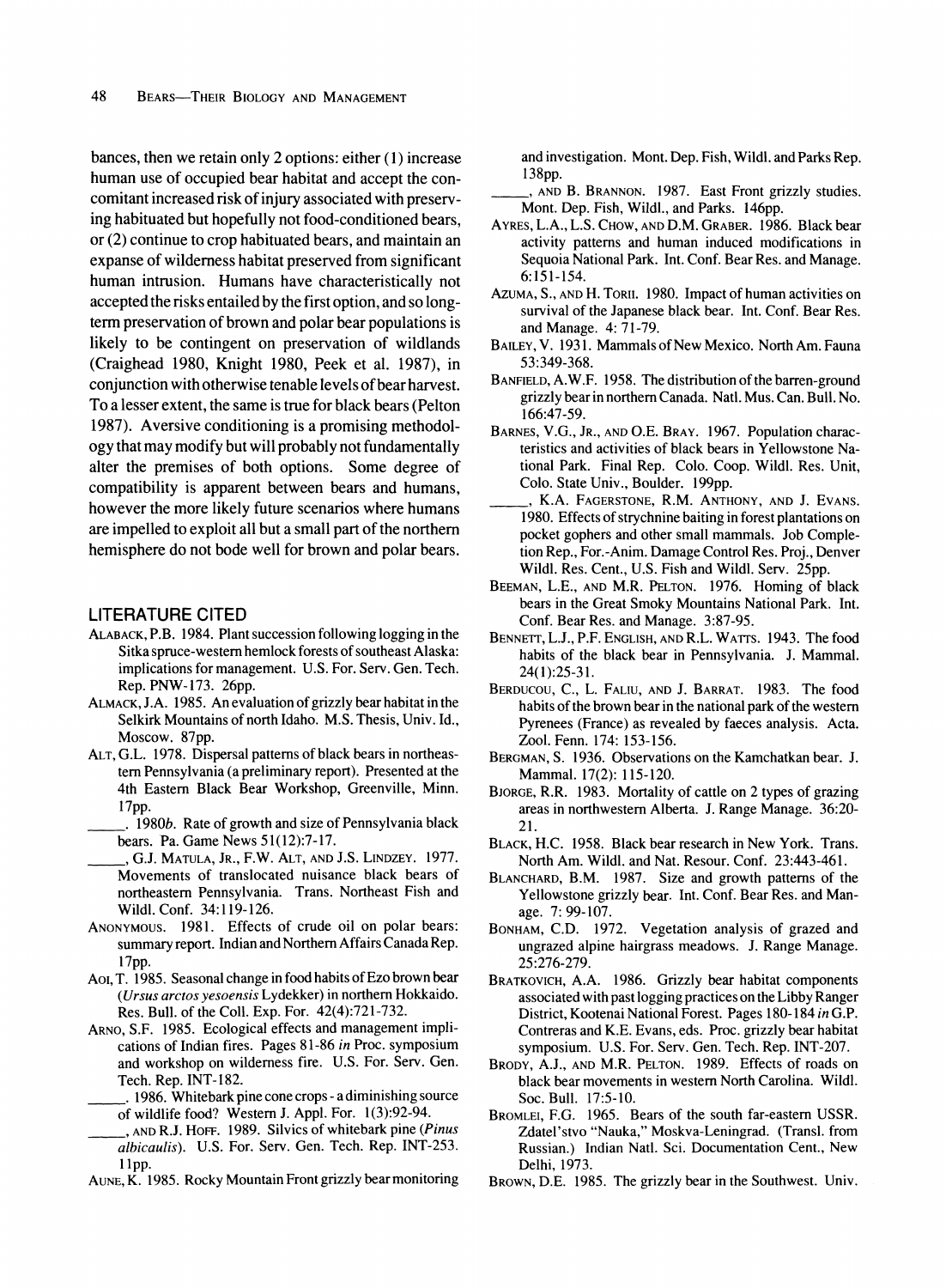**Okla. Press, Norman. 274pp.** 

- **BROWN, R.L. 1960. Predator and wildlife damage surveys fur resources, predator and bear surveys and investigations, completion report. Job III-B, Proj. W-49-R-9, Pittman-Robertson Fed. Aid Proj. Mont. Fish and Game Comm. 104pp.**
- **BRYANT, L.D., AND C. MASER. 1982. Classification and distribution. Pages 1-59 in J.W. Thomas and D.E. Toweill, eds. Elk of North America: ecology and management. Wildl. Manage. Inst. Book, Stackpole Books, Harrisburg, Pa.**
- **BUCHALCZYK, T. 1980. The brown bear in Poland. Int. Conf. Bear Res. and Manage. 4:229-232.**
- **BUNNELL, F.L., AND T. HAMILTON. 1983. Forage digestibility and fitness in grizzly bears. Int. Conf. Bear Res. and Manage. 5:179-185.**
- **\_ , AND D.E.N. TAIT. 1981. Population dynamics of bears - implications. Pages 75-98 in C.W. Fowler and T.D. Smith, eds. Dynamics of large mammal populations. John Wiley and Sons, New York, N.Y.** 
	- **, AND \_\_ . 1985. Mortality rates of North American bears. Arctic 38(4):316-323.**
- BURK, D., ED. 1979. The black bear in modern North America. **Boone and Crockett Club, The Amwell Press, Clinton, N.J. 299pp.**
- **BURNS, R.M., TECHNICAL COMPILER. 1983. Silvicultural systems for the major forest types of the United States. U.S. For. Serv. Agric. Handb. No. 445. 191pp.**
- **BUTTERFIELD, B.R., AND J.A. ALMACK. 1985. Evaluation of grizzly bear habitat in the Selway-Bitterroot Wilderness Area. Final Rep. Coop. Wildl. Res. Unit, Univ. Id., Moscow. 66pp.**
- **CALLAWAY, R.M., AND E.E.C. CLEBSCH. 1987. A multivariate analysis of forest communities in the western Great Smoky Mountains National Park. Am. Midi. Nat. 118(1):107- 120.**
- **CAMARRA, J.J. 1983. Habitat utilization of brown bears in the western Pyrenees. Acta Zool. Fenn. 174:157-158.**
- **\_\_\_ . 1986. Changes in brown bear predation on livestock in the western French Pyrenees from 1968 to 1979. Int. Conf. Bear Res. and Manage. 6:183-186.**
- **CANFIELD, J., AND A. HARTING. 1987. Movements and behavior. Pages 24-46 in M.N. LeFranc, Jr., M.B. Moss, K.A. Patnode, and W.C. Sugg, III, eds. Grizzly bear compendium. The Natl. Wildl. Fed., Washington, D.C.**
- **CENTRAL INTELLIGENCE AGENCY. 1974. USSR agriculture atlas. Cent. Intelligence Agency, Washington, D.C. 58pp.**
- **CERIOMUSCKIN, C.D., AND E.M. BURMINOVA. 1969. USSR. Pages 476-511 in Committee for the World Atlas of Agriculture, eds. World atlas of agriculture. Vol. 1, Europe, USSR, Asia Minor. Inst. Geografico de Agostini, Novara, Italy.**
- **CHESTER, J.M. 1980. Factors influencing human-grizzly bear interactions in a backcountry setting. Int. Conf. Bear Res. and Manage. 4:351-357.**
- **CHRISTENSEN, A.G. 1986. Cumulative effects analysis: origins, acceptance, and value to grizzly bear management. Pages 213-216 in G.P. Contreras and K.E. Evans, eds. Proc. grizzly bear habitat symposium. U.S. For. Serv. Gen. Tech. Rep. INT-207.**
- **CHRISTENSEN, N.L. 1988. Vegetation of the southeastern**

**coastal plain. Pages 317-363 in M.G. Barbour and W.D. Billings, eds. North American terrestrial vegetation. Cambridge Univ. Press. New York, N.Y.** 

- **CHUBANOV, K.D. 1986. Diversity and structure analysis of the living soil cover of Belorussian pine forests in view of anthropogenic loads. Ekologiya 17(6):316-320 (Transl. from Russian.)**
- **CICNJAK, L., D. HUBER, H.V. ROTH, R.L. RUFF, AND Z. VI-NOVRSKI. 1987. Food habits of brown bears in Plitvice Lakes National Park, Yugoslavia. Int. Conf. Bear Res. and Manage. 7:221-226.**
- **CLAAR, J.J., R.W. KLAVER, AND C.W. SERVHEEN. 1986. Grizzly bear management on the Flathead Indian Reservation, Montana. Int. Conf. Bear Res. and Manage. 6:203- 208.**
- **CLEVENGER, A.P., F.J. PURROY, AND M.S. DE BURUAGA. 1987. Status of the brown bear in the Cantabrian Mountains, Spain. Int. Conf. Bear Res. and Manage. 7:1-8.**
- **COLE, G.F. 1972. Grizzly bear-elk relationships in Yellowstone National Park. J. Wildl. Manage. 36(2):556-561.**
- **CONNOLLY, G.E. 1981. Limiting factors and population regulation. Pages 245-285 in 0. C Wallmo, ed. Mule and black-tailed deer of North America. Wildl. Manage. Inst. Book. Univ. Nebr. Press, Lincoln.**
- **COWAN, I.M. 1972. The status and conservation of bears (Ursidae) of the world - 1970. Int. Conf. Bear Res. and Manage. 2:343-367.**
- **COWLING, E.B., AND L.S. DACHINGER. 1980. Effects of acidic precipitation on health and the productivity of foods. Pages 165-173 in P.R. Miller, tech. coord. Effects of air pollutants on Mediterranean and temperate forest ecosystems. U.S. For. Serv. Gen. Tech. Rep. PSW-43.**
- **CRAIGHEAD, J.J. 1980. A proposed delineation of critical grizzly bear habitat in the Yellowstone region. Int. Conf. Bear Res. and Manage. Monogr. Ser. No. 1:1-20.**

**, AND F.C. CRAIGHEAD, JR. 1971. Grizzly bear-man relationships in Yellowstone National Park. Bioscience 21(16):845-857.** 

- **, K.R. GREER, R.R. KNIGHT, AND H.I. PAC. 1988. Grizzly bear mortalities in the Yellowstone ecosystem, 1959- 1987. Mont. Fish, Wildl. and Parks; Craighead-Wildl.- Wildlands Inst.; Interagency Grizzly Bear Study Team; Natl. Fish and Wildl. Found. 104pp.**
- **CRONON, W. 1983. Changes in the land: Indians, colonists, and the ecology of New England. Hill and Wang, New York, N.Y. 241pp.**
- **CURRY-LINDAHL, K. 1972. The brown bear (Ursus arctos) in Europe: decline, present distribution, biology and ecology. Int. Conf. Bear Res. and Manage. 2:74-80.**
- **DAHLBERG, B.L., AND R.C. GUETTINGER. 1956. The whitetailed deer in Wisconsin. Wisc. Conserv. Dep., Game Manage. Div. Tech. Wildl. Bull. No. 14. 282pp.**
- **DAU, C.P. 1989. Management and biology of brown bears at Cold Bay, Alaska, 1987. Paper presented at People-bear Conflicts Symp., Yellowknife, Northwest Territ., April 1987.**
- **DAVENPORT, L.B. 1953. Agricultural depredation by the black bear in Virginia. J. Wildl. Manage. 17:331-340.**
- **DAVIES, N. 1987. Territory. Pages 550-556 in D. McFarland, ed. The Oxford companion to animal behavior. Oxford Univ. Press, New York, N.Y.**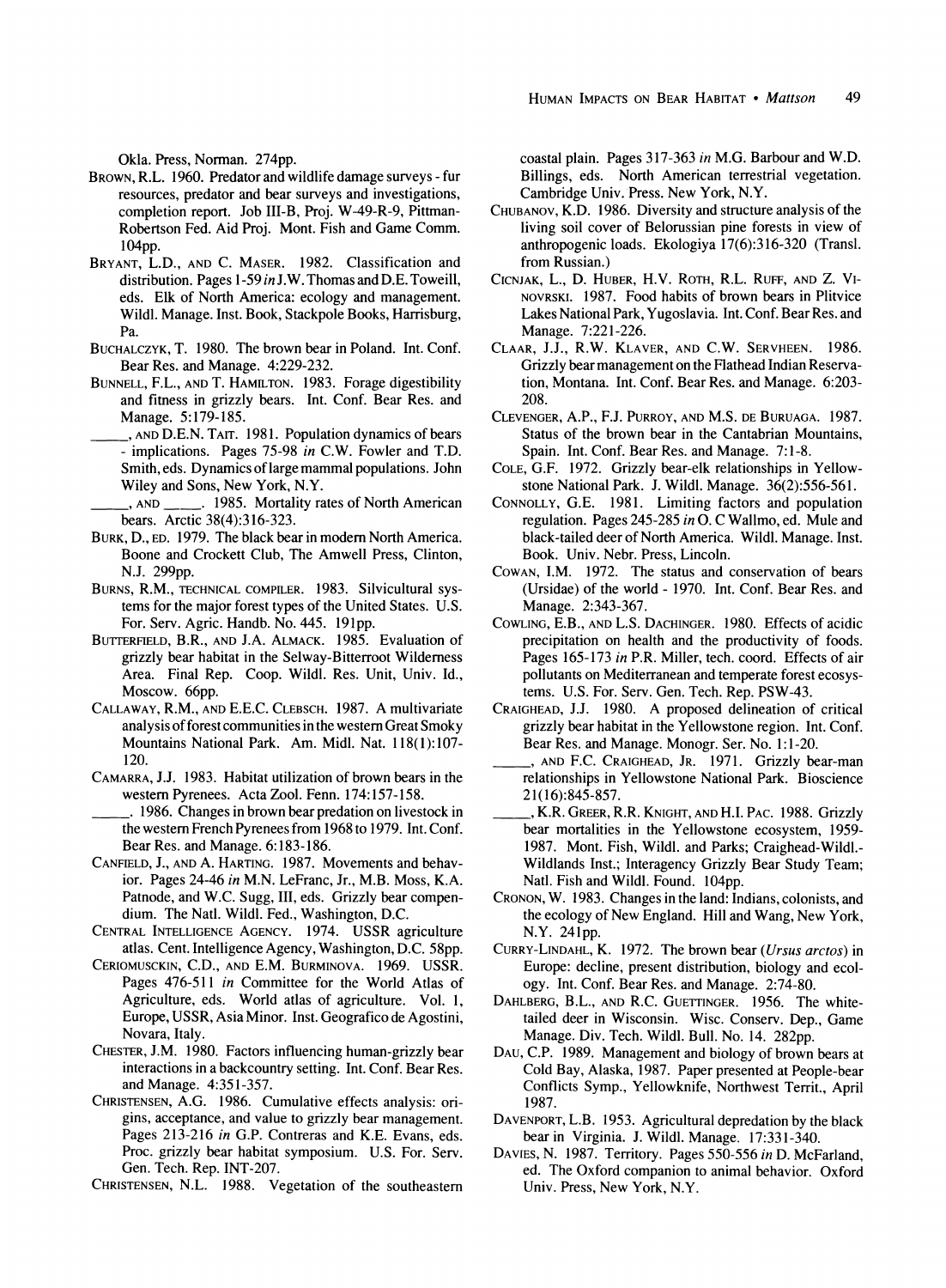- **DAVIS, D.L., W.E. MELQUIST, AND D. GRAHAM. 1986. The Selway-Bitterrootecosystem as grizzly bearhabitat. Pages 158-162 in G.P. Contreras and K.E. Evans, eds. Proc. grizzly bear habitat symposium. U.S. For Serv. Gen. Tech. Rep. INT-207. .**
- **DICKINSON, R.E., AND R.J. CICERONE. 1986. Future global warming from atmospheric trace gases. Nature (London) 319:109-115.**
- **DIMOCK, E.J., II, E. BELL, AND R.M. RANDALL. 1976. Converting brush and hardwoods to conifers on high sites in western Washington and Oregon - progress, policy, success and costs. U.S. For. Serv. Res. Pap. PNW-213.16pp.**
- **DIXON, M.J. 1965. A guide to fire by prescription. U.S. For. Serv., Southern Region. 32pp.**
- **DOOD, A.R., R.D. BRANNON, AND R.D. MACE. 1988. Management of grizzly bears in the Northern Continental Divide Ecosystem, Montana. Trans. North Am. Wildl. and Nat. Resour. Conf. 51:162-177.**
- **DUNCAN, D.A., N.K. MCDONALD, AND S.E. WESTFALL. 1987. Long-term changes from different uses of foothill hardwood rangelands. Pages 367-372 in T.R. Plumb and N.H. Pillsbury, tech. coord. Multiple use management of California's hardwood resources. U.S. For. Serv. Gen. Tech. Rep. PSW-100.**
- **DYRNESS, C.T. 1973. Early stages of plant succession following logging and burning in the western Cascades of Oregon. Ecology 54(1):57-69.**
- **\_\_ , L.A. VIERECK, AND K. VAN CLEVE. 1986. Fire in taiga communities of interior Alaska. Pages 74-86 in K. Van Cleve, F.S. Chapin III, P.W. Flanagan, L.A. Viereck, and C.T. Dyrness, eds. Forest ecosystems in the Alaskan taiga. Springer-Verlag, New York, N.Y.**
- **EAGLE, T.C., AND M.R. PELTON. 1983. Seasonal nutrition of black bears in the Great Smoky Mountains National Park. Int. Conf. Bear Res. and Manage. 5:94-101.**
- **EGBERT, A.L., AND A.W. STOKES. 1976. The social behavior of brown bears on an Alaskan salmon stream. Int. Conf. Bear Res. and Manage. 3:41-56.**
- **EHRENFELD, D.W. 1972. Conserving life on Earth. Oxford Univ. Press, New York, N.Y.**
- **EIDE, S. 1965. The nature of brown bear predation on cattle, Kodiak Island, Alaska. Presented at 45th Annu. Conf. Western Assoc. State Game and Fish Comm., Anchorage, Alas., July 1965.**
- **ELGMORK, K. 1978. Human impact on a brown bear population (Ursus arctos L.). Biol. Conserv. 13:81-103.** 
	- **\_ . 1983. Influence of holiday cabin concentrations on the occurrence of brown bears (Ursus arctos L.) in southcentral Norway. Acta Zool. Fenn. 174:161-162. \_ . 1988. Reappraisal of the brown bear status in Norway.**
	- **Biol. Conserv. 46:163-168.**
- **ELOWE, K.D. 1984. Home range, movements, and habitat preferences of black bears (Ursus americanus) in western Massachusetts. M.S. Thesis, Univ. Mass., Amherst. 112pp.**
- **FABBRI, M., G. BOSCAGLI, AND S. LOVARI. 1983. The brown bear population of Abruzzo. Acta Zool. Fenn. 174:163- 164.**
- **FALIU, L., C. BERDUCOU, AND J. BARRAT. 1980. Le regime**  carnivore de l'Ours des Pyrénées: étude préliminaire. **Ciconia 4(1):21-32.**
- **FILONOV, C. 1980. Predator-prey problems in nature reserves**

**of the European part of the RSFSR. J. Wildl. Manage. 44(2):389-396.** 

- **FOSTER, D.R. 1985. Vegetation development following fire in Picea mariana (black spruce)-Pleurozium forests of southeastern Labrador, Canada. J. Ecol. 73:517-534.**
- **FOWELLS, H.A., COMPILER. 1965. Silvics of forest trees of the United States. U.S. For. Serv. Agric. Handb. No. 271. 762pp.**
- **FRANKLIN, J.F. 1988. Pacific Northwest forests. Pages 103- 130 in M.G. Barbour and W.D. Billings, eds. North American terrestrial vegetation. Cambridge Univ. Press, New York, N.Y.**
- **, AND C.T. DYRNESS. 1969. Vegetation of Oregon and Washington. U.S. For. Serv. Res. Pap. PNW-80. 216pp.**
- **\_ , AND R.T.T. FORMAN. 1987. Creating landscape patterns by forest cutting: ecological consequences and principles. Landscape Ecol. 1:5-18.**
- **FRITZ, E. 1951. Bear and squirrel damage to young redwood. J. For. 49(9):651-652.**
- **FURUBAYASHI, K., K. HIRAI, K. IKEDA, AND T. MIZUGUSHI. 1980. Relationships between occurrence of bear damage and clearcutting in central Honshu, Japan. Int. Conf. Bear Res. and Manage. 4:81-84.**
- **GARNER, N.P., AND M.R. VAUGHAN. 1987. Black bears' use of abandoned homesites in Shenandoah National Park. Int. Conf. Bear Res. and Manage. 7:151-157.**
- **GARSHELIS, D.L., AND M.R. PELTON. 1981. Movements of black bears in the Great Smoky Mountains National Park. J. Wildl. Manage. 45(4): 912-925.**
- **GILL, J.D., AND W.M. HEALY, COMPILERS. 1974. Shrubs and vines for northeastern wildlife. U. S. For. Serv. Gen. Tech. Rep. NE-9. 180pp.**
- **GLENN, L.P. 1980. Morphometric characteristics of brown bears on the central Alaska Peninsula. Int. Conf. Bear Res. and Manage. 4:313-319.**
- **GLOVER, F.A. 1955. Black bear damage to redwood reproduction. J. Wildl. Manage. 19(4):437-443.**
- **GRAHAM, D.C. 1978. Grizzly bear distribution, use of habitats, food habits and habitat characterization in Pelican and Hayden Valleys, Yellowstone National Park. M.S. Thesis, Mont. State Univ., Bozeman. 88pp.**
- **GRATOWSKI, H. 1978. Herbicides for shrub and weed tree control in western Oregon. U.S. For. Serv. Gen. Tech. Rep. PNW-77. 48pp.**
- **GREEN, G.I., AND D.J. MATrSON. 1988. Dynamics of ungulate carcass availability and use by bears on the northern winter range: 1987 progress report. Pages 32-50 in R.R. Knight, B.M. Blanchard, and D.J. Mattson. Yellowstone grizzly bear investigations: annual report of the Interagency Study Team, 1987. U.S. Natl. Park Serv.**
- **GREER, S.Q. 1987. Home range, habitat use, and food habits of black bears in south-central Montana. M.S. Thesis, Mont. State Univ., Bozeman. 91pp.**
- **GRELLER, A.M. 1988. Deciduous forest. Pages 287-316 in M.G. Barbour and W.D. Billings, eds. North American terrestrial vegetation. Cambridge Univ. Press, New York, N.Y.**
- **GRUELL, G.E. 1985. Indian fires in the interior west: a widespread influence. Pages 68-73 in Proc. symposium and workshop on wilderness fire. U.S. For. Serv. Gen. Tech. Rep. INT-182.**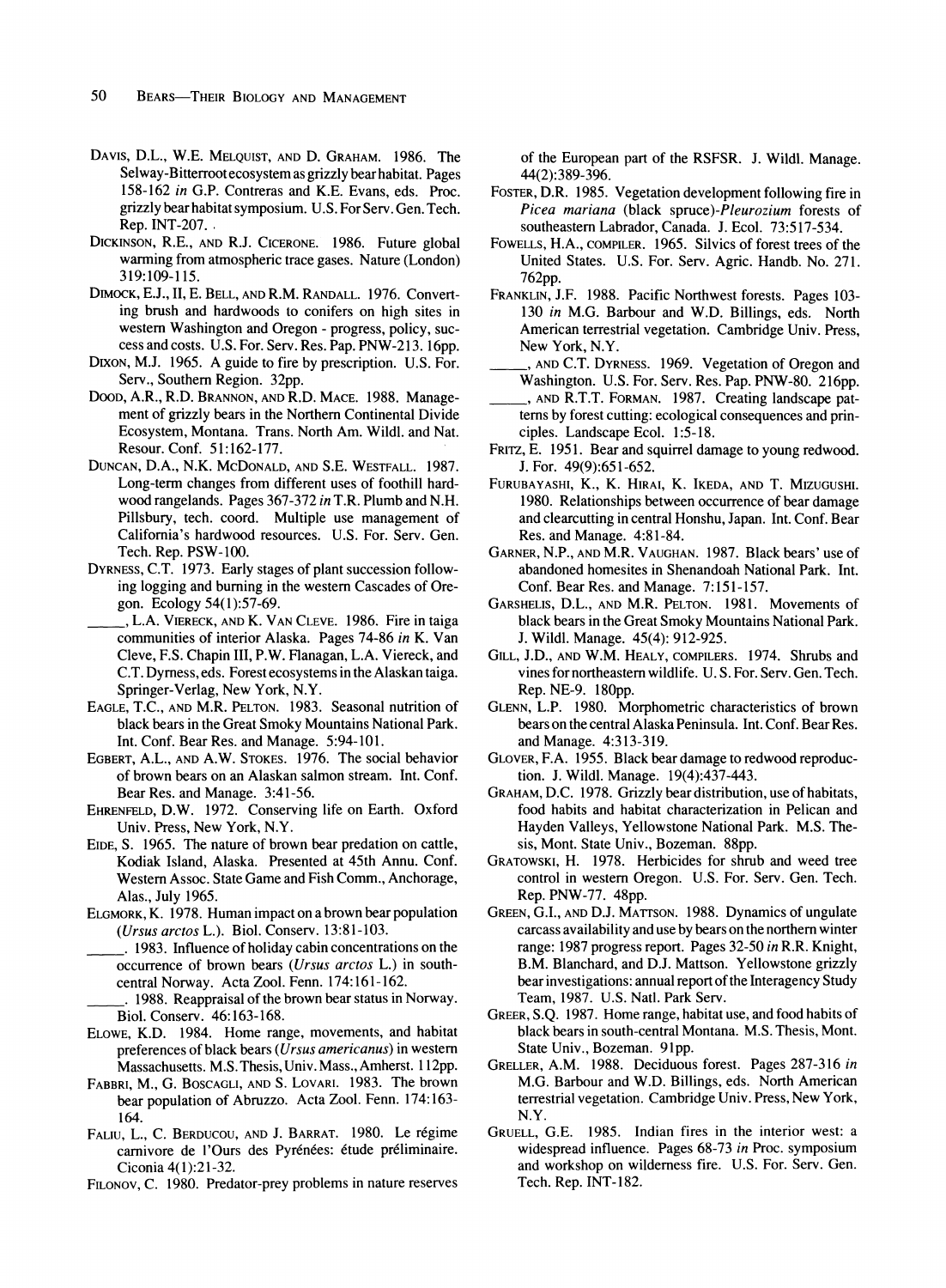- **GUDERIAN, R., AND K. KUEPPERS. 1980. Response of plant communities to air pollution. Pages 187-199 in P.R. Miller, tech. coord. Effects of air pollutants on Mediterranean and temperate forest ecosystems. U.S. For. Serv. Gen. Tech. Rep. PSW-43.**
- **GUNSON, J.R. 1975. A review of the black bear-man conflict in the Peace River area of Alberta, 1972-74. Wildl. Invest. Prog. Rep. Alta. Dep. Lands and For., Fish and Wildl. Div. 24pp.**
- **\_ , AND P.J. COLE. 1977. Biological observations of black bears captured following bee-yard and other depredations. Alta. Recreation, Parks and Wildl., Fish and Wildl. Div. Prog. Rep. 17pp.**
- **GUNTHER, K.A. 1984. Relationship between angler and bear use in the Clear Creek area of Yellowstone Lake. Inf. Pap. No. 40. U.S. Natl. Park Serv., Yellowstone Natl. Park. 8pp.**
- **. 1990. Visitor impact on grizzly bear activity in Pelican Valley, Yellowstone National Park. Int. Conf. Bear Res. and Manage. 8:73-78.**
- **HAGLUND, B. 1968. Winter habits of the bear (Ursus arctos L.) as revealed by tracking in the snow. Viltrevy 5(6):347- 355. (In Swedish with English summary.)**
- **. 1974. Moose relations with predators in Sweden, with special reference to bear and wolverine. Nat. Can. (Que.) 101:457-466.**
- **HALL, I.V., AND N.L. NICKERSON. 1986. The biological flora of Canada. 7. Oxycoccus macrocarpus (Ait.) Pers., large cranberry. Can. Field Nat. 100(1):89-104.**
- **, AND J.M. SHAY. 1981. The biological flora of Canada. 3. Vaccinium vitis-idaea L. var. minus Lodd. Suppl. Account. Can. Field Nat. 95(4):434-464.**
- **HAMILTON, A.N. 1987. Classification of coastal grizzly bear habitat for forestry interpretations and the role of food in habitat use by coastal grizzly bears. M.S. Thesis, Univ. B.C., Vancouver. 86pp.**
- **HAMILTON, R.J., AND R.L. MARCHINTON. 1980. Denning and related activities of black bears in the coastal plain of North Carolina. Int. Conf. Bear Res. and Manage. 4:121-126.**
- **HARLOW, W.H., E.S. HARRAR, AND F.M. WHITE. 1979. Textbook of dendrology. Sixth ed. McGraw-Hill Book Co., New York, N.Y. 510pp.**
- **HARMS, D.R. 1980. Black bear management in Yosemite National Park. Int. Conf. Bear Res. and Manage. 4:205- 212.**
- **HAROLDSON, M., AND D. MATTSON. 1985. Response of grizzly bears to backcountry human use in Yellowstone National Park. U.S. Natl. Park Serv., Interagency Grizzly Bear Study Team Rep. 38pp.**
- **HARRIS, I.D., C. MASER, AND A.W. MCKEE. 1982. Patterns of old-growth harvest and implications for Cascades wildlife. Trans. North Am. Wildl. and Nat. Resour. Conf. 47:374-392.**
- **HARTING, A.L., JR. 1985. Relationships between activity patterns and foraging strategies of Yellowstone grizzly bears. M.S. Thesis, Mont. State Univ., Bozeman. 130pp.**
- **HATLER, D.F. 1972. Food habits of black bears in interior Alaska. Can. Field Nat. 86: 17-31.**
- **HENRY, J., AND D.J. MATTSON. 1988. Spring grizzly bear use of ungulate carcasses in the Firehole River drainage: third year progress report. Pages 51-59 in R.R. Knight, B.M.**

**Blanchard, and D.J. Mattson. Yellowstone grizzly bear investigations: annual report of the Interagency Study Team, 1987. U.S. Natl. Park Serv.** 

- **HERRERO, S. 1972. Aspects of evolution and adaptation in American black bears (Ursus americanus Pallas) and brown and grizzly bears (U. arctos Linne.) of North America. Int. Conf. Bear Res. and Manage. 2:221-231.**
- **.1978. A comparison of some features of the evolution, ecology and behavior of black and grizzly/brown bears. Carnivore I(1):7-17.**
- **. 1983. Social behavior of black bears at a garbage dump in Jasper National Park. Int. Conf. Bear Res. and Manage. 5:54-70.**
- **. 1985. Bear attacks their causes and avoidance. Nick Lyons Books, New York, N.Y. 287pp.**
- **HILLIS, M. 1986. Enhancing grizzly bear habitat through timber harvesting. Pages 176-194 in G.P. Contreras and K.E. Evans, eds. Proc. grizzly bear habitat symposium. U.S. For. Serv. Gen. Tech. Rep. INT-207.**
- **HOAK, J.H., T.W. CLARK, AND J.L. WEAVER. 1983. Of grizzly bears and commercial outfitters in Bridger-Teton National Forest, Wyoming. Int. Conf. Bear Res. and Manage. 5:110-117.**
- **HOREJSI, B.L. 1986. Industrial and agricultural incursion into grizzly bear habitat: the Alberta story. Pages 116-123 in G.P. Contreras and K.E. Evans, eds. Proc. grizzly bear habitat symposium. U.S. For. Serv. Gen. Tech. Rep. INT-207.**
- **HORNOCKER, M.G. 1962. Population characteristics and social and reproductive behavior of the grizzly bear in Yellowstone National Park. M.S. Thesis, Mont. State Univ., Bozeman. 94pp.**
- **HORSTMAN, L.P., AND J.R. GUNSON. 1982. Black bear predation on livestock in Alberta. Wildl. Soc. Bull. 10:34-39.**
- **HUGIE, R. 1979. Central and northeast Canada and United States. Pages 250-271 in D. Burk, ed. The black bear in modern North America. The Amwell Press, Clinton, N.J.**
- **IGNAT'EVA, L.A. 1987. Parameters of intensive grazing pressure for larch forests in northwestern Altai. Ekologiya 18(1):3-8. (Transl. from Russian.)**
- **IROSHNIKOV, A.I. 1963. Fruit bearing of stone pine forests in the northwestern part of the eastern Sayan. Pages 98-109 in A.P. Shimanyuk, ed. Fruiting of the Siberian stone pine in East Siberia. Acad. of Sci. of the USSR Siberian Dep. Trans. of the Inst. of For. and Wood Processing, Vol. 62. (Transl. from Russian.) Israel Program for Sci. Translations, Jerusalem, 1966.**
- **IRWIN, L.L., AND F.M. HAMMOND. 1985. Managing black bear habitats for food items in Wyoming. Wildl. Soc. Bull. 13:477-483.**
- ISAKOVIC, I. 1970. Game management in Yugoslavia. J. Wildl. **Manage. 34(4):800-812.**
- **JAKUBIEC, Z., AND T. BUCHALCZYK. 1987. The brown bear in Poland: its history and present numbers. Acta Theriologica 32(17):289-306.**
- **JOHNSON, S.J., AND D.E. GRIFFEL. 1982. Sheep losses on grizzly bear range. J. Wildl. Manage. 46(3):786-790.**
- **JONKEL, C. 1970. The behavior of captured North American bears. Bioscience 20(21):1145-1147.** 
	- **, AND I.M. COWAN. 1971. The black bear in the sprucefir forests. Wildl. Monogr. 27:1-57.**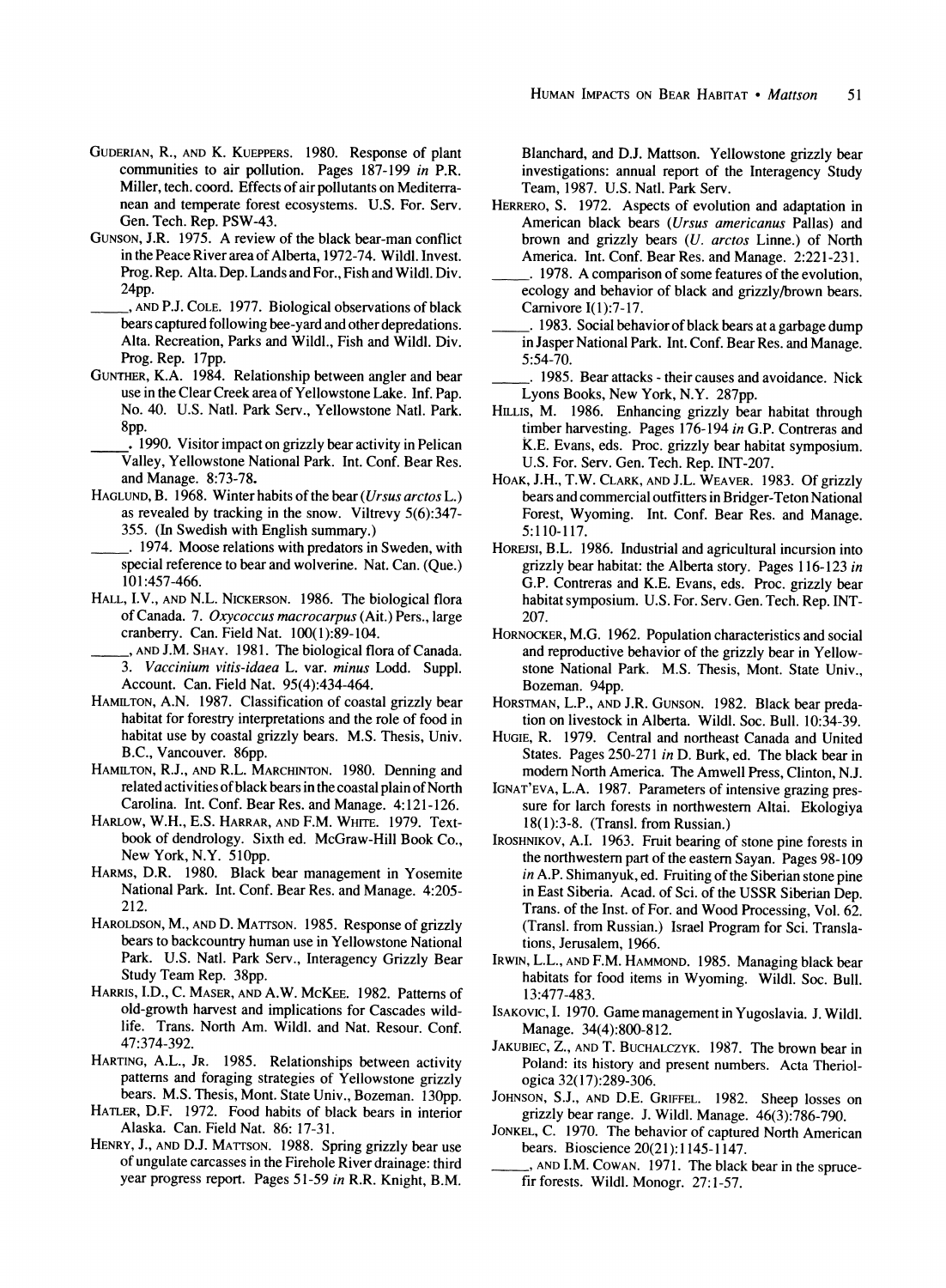**\_ ,AND R. DEMARCHI. 1984. Subdivisions and grizzly bears: amatterofjurisdiction. Western Wildlands 10(2):24- 27.** 

- **JOPE, K.L. 1985. Implications of grizzly bear habituation to hikers. Wildl. Soc. Bull. 13:32-37.**
- **JORGENSEN, C.J. 1983. Bear-sheep interactions, Targhee National Forest. Int. Conf. Bear Res. and Manage. 5:191- 200.**
- **, R.H. CONLEY, R.J. HAMILTON, AND O.T. SANDERS. 1978. Management of black bear depredation problems. Pages 297-321 in R.D. Hugie, ed. Fourth eastern black bear workshop, 3-6 April 1978, Squaw Mountain Lodge, Greenville, Minn.**
- **KAAL, M. 1976. Ecology, protection and prospect of utilization of the brown bear in the Estonian S.S.R. Int. Conf. Bear Res. and Manage. 3:303-335.**
- **KALETSKAYA, M.L., AND K.P. FILINOV. 1986. Seasonal activity of brown bears in the Darwin Nature Reserve. Ekologiya 17(6):58-64. (Transl. from Russian.)**
- **KASWORM, W.F., AND T.L. MANLEY. 1990. Road and trail influences on grizzly bears and black bears in northwest Montana. Int. Conf. Bear Res. and Manage. 8:79-84.**
- **KEATING, K.A. 1986. Historical grizzly bear trends in Glacier National Park, Montana. Wildl. Soc. Bull. 14:83-87.**
- **KEEVER, C. 1983. A retrospective view of old field succession after 35 years. Am. Midi. Nat. 110:397-404.**
- **KENDALL, K.C. 1986. Grizzly bear population trend study; Apgar Mountains, Glacier National Park, Montana. Sci. Cent., Glacier Natl. Park. 41pp.**
- **KERR, R.A. 1986. Greenhouse warming still coming. Science 232:573-574.**
- **KICKERT, R.N., AND B. GEMMILL. 1980. Data-based ecological modeling of ozone air pollution effects in a southern California mixed conifer system. Pages 181-186 in P.S. Miller, tech. coord. Effects of air pollutants on Mediterranean and temperate forest ecosystems. U.S. For. Serv. Gen. Tech. Rep. PSW-43.**
- **KINGSLEY, M.C.S., J.A. NAGY, AND H.V. REYNOLDS. 1988. Growth in length and weight of northern brown bears: difference between sexes and populations. Can. J. Zool. 66:981-986.**
- **KLENNER, W. 1987. Seasonal movements and home range utilization patterns of the black bear, Ursus americanus, in western Manitoba. Can. Field Nat. 101(4):558-568.**
- **KLOPFER, P.H. 1962. Behavioral aspects of ecology. Prentice-Hall, Inc., Englewood Cliffs, N.J. 173pp.**
- **KNIGHT, R.R. 1980. Biological considerations in the delineation of critical habitat. Int. Conf. Bear Res. and Manage. 4:1-3.**
- **, AND S.L. JUDD. 1983. Grizzly bears that kill livestock. Int. Conf. Bear Res. and Manage. 5:186-190.**
- **\_ , AND L.L. EBERHARDT. 1985. Population dynamics of Yellowstone grizzly bears. Ecology 66:323-334.**
- **, B.M. BLANCHARD, AND L.E. EBERHARDT. 1988. Mortality patterns and population sinks for Yellowstone grizzly bears, 1973-85. Wildl. Soc. Bull. 16:121-125.**
- **KOZHEVNIKOV, A.M. 1963. Fruit bearing of the Siberian stone pine in the western part of the Transbaikal. Pages 80-97 in A.P. Shimanyuk, ed. Acad. of Sci. of the USSR Siberian Dep. Trans. of the Inst. of For. and Wood Processing, Vol. 62. (Transl. from Russian.) Israel Program for Sci.**

**Translations, Jerusalem, 1966.** 

- **KROrr, P. 1962. Beitrage zur Kenntnis des Alpenbars, Ursus arctos Linne 1758. Saugetierkundliche Mitteilungen. 35pp.**
- **, AND G. KROTr. 1963. Zum verhalten des braunbaren (Ursus arctos L. 1758) in den Alpen. Zeitschrift fur Tierpsychologie 20(2):160-206.**
- **KURTEN, B. 1976. The cave bear story. Columbia Univ. Press, New York, N.Y. 163pp.**
- **LANDERS, J.L., R.J. HAMILTON, A.S. JOHNSON, AND R.L. MARCH-INTON. 1979. Foods and habitat of black bears in southeastern North Carolina. J. Wildl. Manage. 43(1):143-153.**
- **LAWRENCE, W. 1979. Pacific working group. Pages 196-217 in D. Burk, ed. The black bears in modern North America. The Amwell Press, Clinton, N.J.**
- **LAZAREV, A.A. 1978. The Kamchatka brown bear. Page 393 in Abstract from: II Congressus Theriologicus Internationalis, 20-27 June 1978, Brno, Czechoslovakia.**
- **LECOUNT, A. 1980. Some aspects of black bear ecology in the Arizona chaparral. Int. Conf. Bear Res. and Manage. 4:175-179.**
- **1982. Characteristics of a central Arizona black bear population. J. Wildl. Manage. 46(4):861-868.**
- **LEEGE, T.A., D.J. HERMAN, AND B. ZAMORA. 1981. Effects of cattle grazing on mountain meadows in Idaho. J. Range Manage. 34:324-328.**
- **LEWIS, H.T. 1985. Why Indians burned: specific versus general reasons. Pages 75-80 in Proc. symposium and workshop on wilderness fire. U.S. For. Serv. Gen. Tech. Rep. INT-182.**
- **LINDZEY, F.G., AND E.C. MESLOW. 1976. Characteristics of black bear dens on Long Island, Washington. Northwest Sci. 50(4):236-242.**
- **\_ , F.R. BARBER, R.D. PETERS, AND E.C. MESLOW. 1986. Responses of a black bear population to a changing environment. Int. Conf. Bear Res. and Manage. 6:57-63.**
- **LLOYD, K.A. 1979. Aspects of the ecology of black and grizzly bears in coastal British Columbia. M.S. Thesis, Univ. B.C., Vancouver. 150pp.**
- **LUNN, N.J., AND I. STIRLING. 1985. The significance of supplemental food to polar bears during the ice-free period of Hudson Bay. Can. J. Zool. 63:2291-2297.**
- **MACE, R., K. AUNE, W. KASWORM, R. KLAVER, AND J. CLAAR. 1987. Incidence of human conflicts by research grizzly bears. Wildl. Soc. Bull. 15:170-173.**
- **MACDONALD, G.M. 1987. Postglacial development of the subalpine-boreal transition forest of western Canada. J. Ecol. 75:303-320.**
- **MACPHERSON, A.H. 1965. The barren-ground grizzly. Can. Audubon 27(1):2-8.**
- **MAEHR, D.S., AND J.R. BRADY. 1984. Food habits of Florida black bears. J. Wildl. Manage. 48:230-235.**
- **MANVILLE, A.M. 1983. Human impact on the black bear in Michigan's lower peninsula. Int. Conf. Bear Res. and Manage. 5:20-33.**
- **MARKOV, G. 1980. On the distribution of the brown bear in Bulgaria. Int. Conf. Bear Res. and Manage. 4:238.**
- **MARTIN, P. 1983. Factors influencing globe huckleberry fruit production in northwestern Montana. Int. Conf. Bear Res. and Manage. 5:159-165.**
- **MARTIN, P.S. 1984. Prehistoric overkill: the global model.**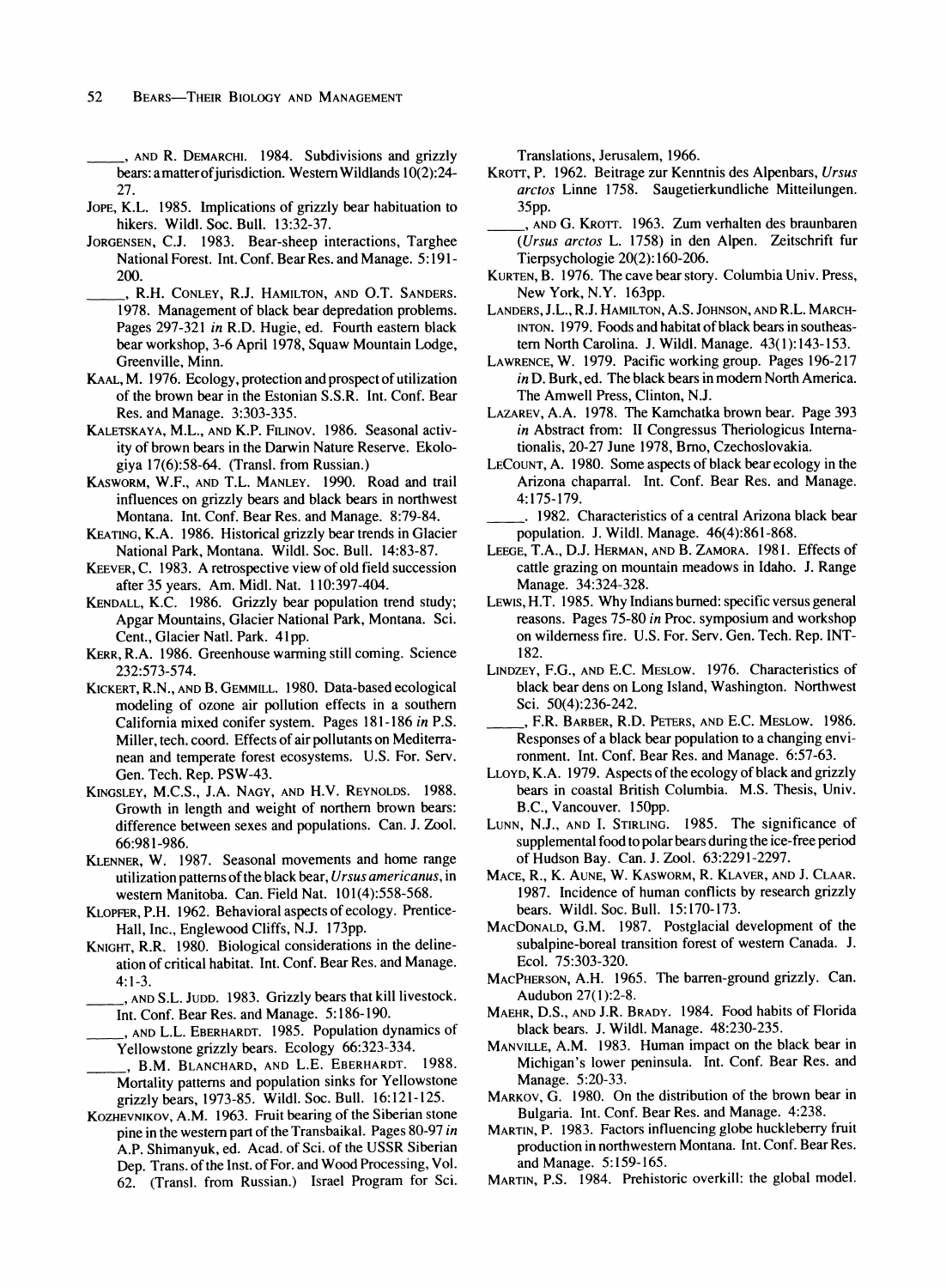**Pages 354403 in P.S. Martin and R.G. Klein, eds. Quaternary extinctions: a prehistoric revolution. Univ. of Ariz. Press, Tucson.** 

- **MATTSON, D.J. 1987. Habitat dynamics and their relationship to biological parameters of the Yellowstone grizzly bear, 1977-83. U.S. Natl. Park Serv., Interagency Grizzly Bear Study Team Rep. 28pp.** 
	- **\_\_ . In prep. The effects of backcountry campsites and trails on grizzly bear habitat use in Yellowstone National Park, Wyoming.**
- **, AND J. HENRY. 1987. Spring grizzly bear use of ungulate carcasses in the Firehole River drainage: second year progress report. Pages 63-72 in R.R. Knight, B.M. Blanchard, and D.J. Mattson. Yellowstone Grizzly Bear Investigations - 1986. U.S. Natl. Park Serv. Rep.** 
	- **, AND C. JONKEL. In press. Whitebark pine and bears. In W.C. Schmidt, ed. Proc. whitebark pine symposium. U.S. For. Serv. Gen. Tech. Rep.**
- **, AND R.R. KNIGHT. 1989. Evaluation of grizzly bear habitat using habitat type and cover type classifications. Pages 135-143 in D.E. Ferguson, P. Morgan, and F.D. Johnson, compilers. Proc. land classifications based on vegetation: applications for resource management. U.S. For. Serv. Gen. Tech. Rep. INT-257.**
- **\_ , \_\_ , AND B.M. BLANCHARD. 1987. The effects of developments and primary roads on grizzly bear habitat use in Yellowstone National Park, Wyoming. Int. Conf. Bear Res. and Manage. 7:259-273.**
- **MCARTHUR-JOPE, K.L. 1983. Habituation of grizzly bears to people: a hypothesis. Int. Conf. Bear Res. and Manage. 5:322-327.**
- **MCCLARAN, M.P. 1987. Blue oak age structure in relation to livestock grazing history in Tulare County, California. Pages 358-360 in T.R. Plumb and N.M. Pillsbury, tech. coords. Multiple use management of California's hardwood resources. U.S. For. Serv. Gen. Tech. Rep. PSW-100.**
- **MCCULLOUGH, D.R. 1982. Behavior, bears, and humans. Wildl. Soc. Bull. 10(1):27-33.**
- **MCLELLAN, B.N. 1990. Relationships between human industrial activity and grizzly bears. Int. Conf. Bear Res. and Manage. 8:57-64.**
- **, AND D.M. SHACKLETON. 1988a. Grizzly bears and resource extraction industries: effects of roads on behaviour, habitat use and demography. J. Appl. Ecol. 25:451- 460.**
- **, AND . 1988b. A comparison of grizzly bear harvest data from Montana and southeastern British Columbia. Wildl. Soc. Bull. 16:371-375.**
- **, AND . 1989. Immediate reactions of grizzly bears to human activities. Wildl. Soc. Bull. 17:269-274.**
- **MEAGHER, M., AND B. HAPE. 1987. Garbage. Memorandum, Yellowstone Natl. Park files, D5019 (YELL). 6pp.**
- **, AND S. FOWLER. 1989. The consequences of protecting problem grizzly bears. Pap. presented at People-Bear Conflicts Symp., Yellowknife, Northwest Territ., April 1987.**
- **MEALEY, S.P. 1980. The natural food habits of grizzly bears in Yellowstone National Park, 1973-74. Int. Conf. Bear Res. and Manage. 3:281-292.** 
	- **\_ , C.J. JONKEL, AND R. DEMARCHI. 1977. Habitat criteria**

**for grizzly bear management. Proc. Int. Congr. Game Biol. 13:276-289.** 

- **MILLER, S.D., AND W.B. BALLARD. 1982. Density and biomass estimates for an interior Alaskan brown bear (Ursus arctos) population. Can. Field Nat. 96(4):448-454.**
- **MINORE, D., A.W. SMART, AND M.E. DUBRASICH. 1979. Huckleberry ecology and management research in the Pacific Northwest. U.S. For. Serv. Gen. Tech. Rep. PNW-93. 50pp.**
- **MOHLER, L.L., AND D.E. TOWEILL. 1982. Regulated elk populations and hunter harvests. Pages 561-597 in J.W. Thomas and D.E. Toweill, eds. Elk of North America: ecology and management. Wildl. Manage. Inst. Book, Stackpole Books, Harrisburg, Pa.**
- **MUNDY, K.R.D., AND D.R. FLOOK. 1973. Background for managing grizzly bears in the national parks of Canada. Can. Wildl. Serv. Rep. Ser. No. 22. 35pp.**
- **MURIE, A. 1948. Cattle on grizzly bear range. J. Wildl. Manage. 12(1):57-72.**
- **MYSTERUD, I. 1973. Sheep killing and feeding behavior of the brown bear (Ursus arctos) in Trysil, south Norway, 1973. Norwegian J. Zool. 23:243-260.**
- **\_\_\_ . 1976. Sau drept av bjorn, Ursus arctos, i Engerdal, syd-Norge i arene 1953-1963. Fauna (Oslo) 27(3):121-138.**
- **\_\_\_ . 1980a. Bear management and sheep husbandry in Norway, with a discussion of predatory behavior significant for evaluation of livestock losses. Int. Conf. Bear Res. and Manage. 4:233-241.**
- **\_\_ . 1980b. Bjorn og bjorneforskning. Norveg Folkelivsgransking 23:101-123.**
- **.1983. Characteristics of summer beds of European brown bears in Norway. Int. Conf. Bear Res. and Manage. 5:208-222.**
- **NAGY, J.A., AND R.H. RUSSELL. 1978. Ecological studies of the boreal forest grizzly bear (Ursus arctos L.) - Annual report for 1977. Can. Wildl. Serv. 72pp.**
- **, AND M.A. HAROLDSON. 1990. Comparisons of some home range and population parameters among four grizzly bear populations in Canada. Int. Conf. BearRes. and Manage. 8:227-235.**
- **, \_\_, A.M. PEARSON, M.S.C. KINGSLEY, AND C.B. LARSEN. 1983a. A study of grizzly bears on the Barren Grounds of Tuktoyaktuk Peninsula and Richards Island, Northwest Territories, 1974 to 1978. Can. Wildl. Serv. 136pp.** 
	- **, \_, , , AND B.C. GOSKI. 1983b. Ecological studies of grizzly bears in the Arctic Mountains, Northern Yukon Territory, 1972 to 1975. Can. Wildl. Serv. 104pp.**
- **NOVICK, H.J., AND G.R. STEWART. 1982. Home range and habitat preferences of black bears in the San Bernardino Mountains of southern California. Calif. Fish and Game 67:21-35.**
- NovIKOV, G.A. 1956. Carnivorous mammals of the fauna of **the USSR. Keys to the fauna of the USSR No. 62. Izdavaemye Zoologicheskim institutom Akademii Nauk SSSR. (Transl. from Russian.)**
- **, A.E. AIRAPET'YANTS, YU. B. PUKINSKY, E.K. TIMOFEEVA, AND I.M. FOKIN. 1969a. Nekotorye osobennosti populyatsii burykh medvedey Leningradskei oblasti. Zoologicheskii zhurnal 68(6):885-900.**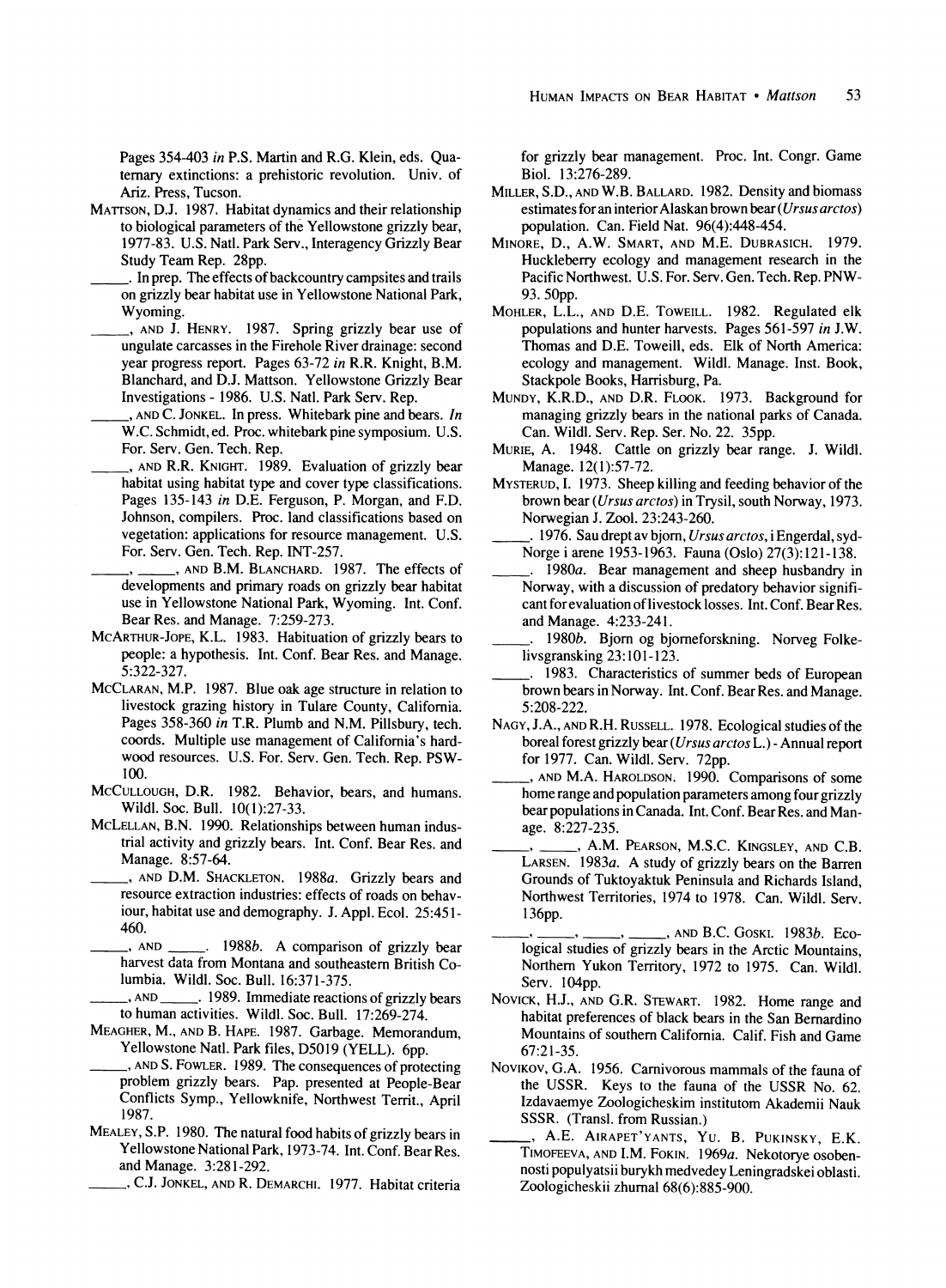**\_\_\_ , \_ , \_ , , AND \_ . 1969b. Buryi medved v. Leningradskoi oblasti. Byulleten Moskovskogo obshchestva ispytatelei prirody. Otdel biologii 74(3): 102- 117.** 

- **OGNEV, S.I. 1931. Mammals of eastern Europe and northern Asia. Vol. II. Carnivora (Fissipedia). Glarnauka-Gosudarstvennoe Izdatel'stvo Moskva-Leningrad. (Transl. from Russian.)**
- **OLSEN, T.L., S.H. FITKIN, AND B.K. GILBERT. 1989. Brown bear behavior progress report 1988: Brooks River, Katmai National Park, Alaska. Utah State Univ., Dep. Fish. and Wildl., Logan. 39pp.**
- **PAYNE, N.F. 1978. Hunting and management of the Newfoundland black bear. Wildl. Soc. Bull. 6(4):206-211.**
- **PEARSON, A.M. 1975. The northern interior grizzly bear (Ursus arctos L.). Can. Wildl. Serv. Rep. Ser. No. 34. 86pp.**
- PEEK, J.M., M.R. PELTON, H.D. PICTON, J.W. SCHOEN, AND P. **ZAGER. 1987. Grizzly bear conservation and management: a review. Wildl. Soc. Bull. 15:160-169.**
- **PEET, R.K., 1988. Forests of the Rocky Mountains. Pages 63- 101 in M.G. Barbour and W.D. Billings, eds. North American terrestrial vegetation. Cambridge Univ. Press, New York, N.Y.**
- **PELCHAT, B.O., AND R.L. RUFF. 1986. Habitat and spatial relationships of black bears in boreal mixed wood forest of Alberta. Int. Conf. Bear Res. and Manage. 6:81-92.**
- **PELTON, M.R. 1979. Southeast working group. Pages 236-250 in D. Burk, ed. The black bear in modern North America. The Amwell Press, Clinton, N.J.** 
	- **\_\_\_ . 1987. The black bear. Pages 521-529 in R.L. DiSilvestro, ed. Audubon wildlife report - 1987. Acad. Press, Inc., Orlando, Fla.**
- **PICKETT, S.T.A., AND J.N. THOMPSON. 1978. Patch dynamics and the design of nature reserves. Biol. Conserv. 13:27- 37.**
- PIEKIELEK, W., AND T.S. BURTON. 1975. A black bear popu**lation study in northern California. Calif. Fish and Game 61(1):4-25.**
- POELKER, R.J., AND H.D. HARTWELL. 1973. Black bear of **Washington. Wash. State Game Dep., Biol. Bull. No. 14. 180pp.**
- **PULLIAINEN, E. 1979. Erfarenheter av uppfoljning av de stora rovdjuren i Finland. Vittrapport 9:60-70.**
- **\_\_\_ . 1983. Behavior of an expanding population of the brown bear (Ursus arctos) in northern Europe. Z. Saugetierkunde 48:290-297.**
- **1986. Habitat selection in the brown bear in eastern Finland. Pages 113-115 in G.P. Contreras and K.E. Evans, eds. Proc. grizzly bear habitat symposium. U.S. For. Serv. Gen. Tech. Rep. INT-207.**
- **RAMSAY, M.A., AND I. STIRLING. 1988. Reproductive biology and ecology of female polar bears (Ursus maritimus). J. Zool. (London) 214(4):601-634.**
- **RAND-MCNALLY. 1986. Contemporary world atlas. Rand-McNally and Co., Chicago, Ill. 224pp.**
- **RASA, A. 1987. Aggression. Pages 5-12 in D. McFarland, ed. The Oxford companion to animal behavior. Oxford Univ. Press, New York, N.Y.**
- **RATLIFF, R.D. 1985. Meadows in the Sierra Nevada of California: state of knowledge. U.S. For. Serv. Gen. Tech. Rep. PSW-84. 52pp.**
- **READER'S DIGEST ASSOCIATION. 1985. Reader's Digest wide world atlas. The Reader's Digest Assoc., Inc., Pleasantville, N.Y. 240pp.**
- **REED, D.F. 1981. Conflicts with civilization. Pages 509-535 in O.C. Wallmo, ed. Mule and black-tailed deer of North America. Wildl. Manage. Inst. Book. Univ. Nebraska Press, Lincoln.**
- **REED, L.J., AND N.G. SUGIHARA. 1987. Northern oak woodlands - ecosystem in jeopardy or is it already too late? Pages 59-63 in T.R. Plumb and N.H. Pillsbury, tech. coord. Multiple use management of California's hardwood resources. U. S. For. Serv. Gen. Tech. Rep. PSW-100.**
- **REINHART, D.P., AND D.J. MATTSON. 1990. Bear use of cutthroat rout spawning streams in Yellowstone National Park. Int. Conf. Bear Res. and Manage. 8:343-350.**
- **REYNOLDS, H.V., AND G.W. GARNER. 1987. Patterns of grizzly bear predation on caribou in northern Alaska. Int. Conf. Bear Res. and Manage. 7:59-68.**
- **Rizzo, B. 1988. The sensitivity of Canada's ecosystems to climatic change. Can. Comm. on Ecol. Land Classification Newsl. 17:10-12.**
- **ROBEN, P. 1980. Status of the brown bear in the Pyrenees. Int. Conf. Bear Res. and Manage. 4:244-247.**
- **ROGERS, L. 1976. Effects of mast and berry crop failures on survival, growth, and reproductive success of black bears. Trans. North Am. Wildl. and Nat. Resour. Conf. 23:431- 435.**
- **\_\_\_ . 1987. Effects of food supply and kinship on social behavior, movements, and population growth of black bears in northeastern Minnesota. Wildl. Monogr. 97:1-72. \_ , D.W. KUEHN, A.W. ERICKSON, E.M. HARGER, L.J.**
- **VERME, and J.J. OZOGA. 1976. Characteristics and management of black bears that feed in garbage dumps, campgrounds or residential areas. Int. Conf. Bear Res. and Manage. 3:169-175.**
- **ROMME, W.H. 1982. Fire and landscape diversity in subalpine forests of Yellowstone National Park. Ecol. Monogr. 52:199-221.**
- **RossI, R.S. 1980. History of cultural influences on the distribution and reproduction of oaks in California. Pages 7-18 in T.R. Plumb, tech. coord. Ecology, management, and utilization of California oaks. U.S. For. Serv. Gen. Tech. Rep. PSW-44.**
- **ROTH, H.V. 1983. Home ranges and movement patterns of European brown bears as revealed by radiotracking. Acta Zool. Fenn. 174:143-144.**
- **RUSSELL, E.W.B. 1983. Indian-set fires in the forests of the northeastern United States. Ecology 64:78-88.**
- **RUSSELL, R.H., J.W. NOLAN, N.A. WOODY, AND G. ANDERSON. 1979. The study of the grizzly bear (Ursus arctos L.) in Jasper National Park, 1975-78, Final Report. Can. Wildl. Serv. 102pp.**
- **SCALE, P.R. 1980. Changes in plant communities with distance**  from an SO<sub>2</sub> source. Page 248 in P.R. Miller, tech. coord. **Effects of air pollutants on Mediterranean and temperate forest ecosystems. U.S. For. Serv. Gen. Tech. Rep. PSW-43.**
- **SCHALLER, G. 1967. The deer and the tiger. Univ. Chicago Press, Chicago, Ill.**
- **SCHLEYER, B.O. 1983. Activity patterns of grizzly bears in the Yellowstone ecosystem and their reproductive behavior,**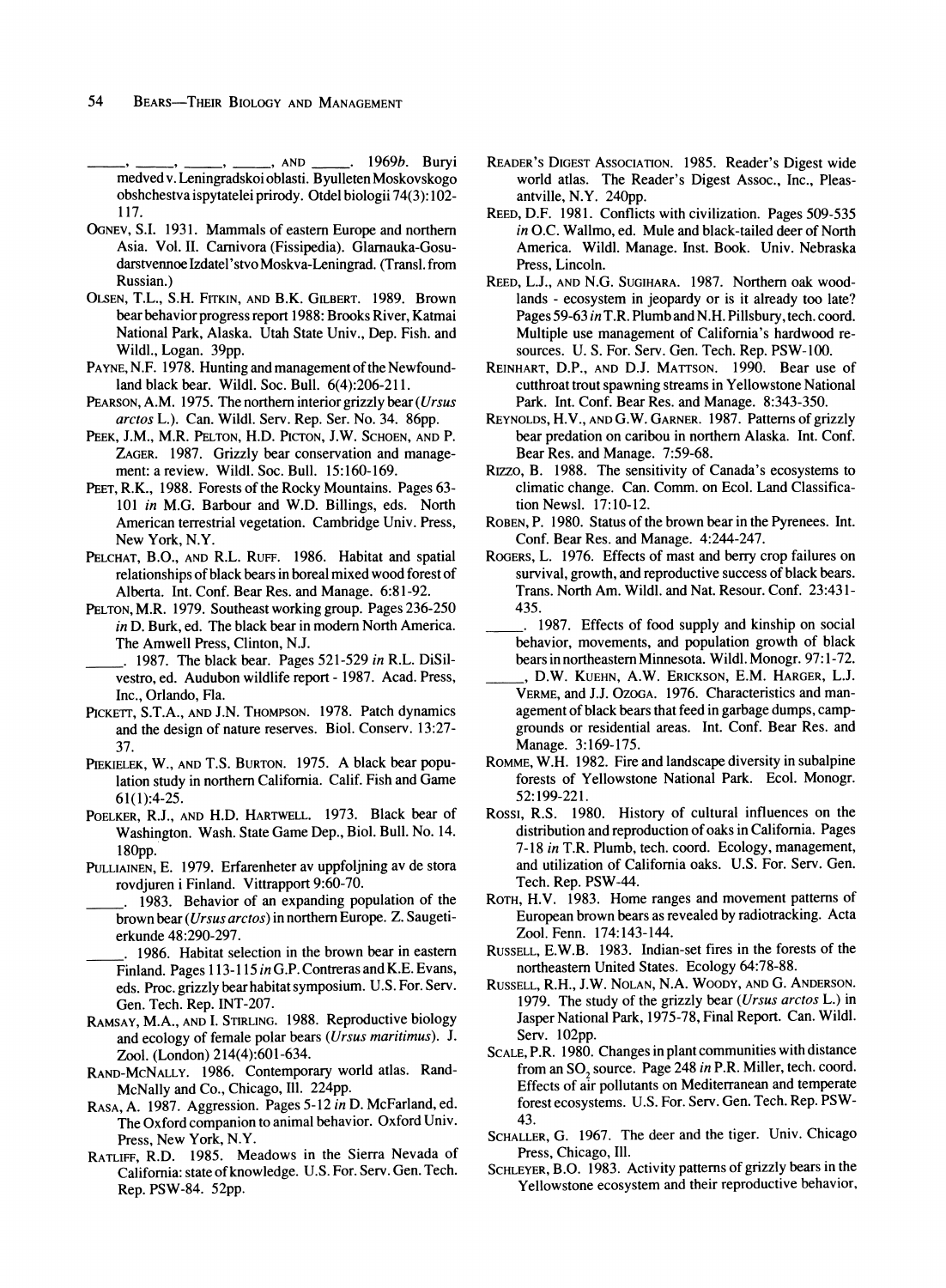**predation, and the use of carrion. M.S. Thesis, Mont. State Univ., Bozeman. 130pp.** 

- **, J.J. JONKEL, K.G. RHOADES, AND D.M. DUNBAR. 1984. The effects of nonmotorized recreation on grizzly bear behavior and habitat use. U.S. Natl. Park Serv., Interagency Grizzly Bear Study Team Rep. 83pp.**
- **SCHOEN, J.W., AND L. BEIER. 1986. Brown bear habitat preferences and brown bear logging and mining relationships in southeast Alaska. Prog. Rep., Fed. Aid in Wildl. Restoration Proj. W-22-4, Job 4.17R. Alas. Dep. Fish and Game, Juneau. 44pp.**
- **SEMENOV-TIAN-SHANSKII, 0. 1972. The brown bear in the Lapland Reserve, U.S.S.R. Aquilo Ser. Zool. 13:98-102.**
- **SERVHEEN, C. 1983. Grizzly bear food habits, movements, and habitat selection in the Mission Mountains, Montana. J. Wildl. Manage. 47(4):1026-1035.**
- **. 1990. The status and conservation of the bears of the world. Int. Conf. BearRes. and Manage. Monogr. Ser. No. 2. 32pp.**
- **, R. KNIGHT, D. MATTSON, S. MEALEY, D. STRICKLAND, J. VARLEY, AND J. WEAVER. 1986. Report to the IGBC on the availability of foods for grizzly bears in the Yellowstone Ecosystem. U.S. Fish and Wildl. Serv. 21pp.**
- **SHARAFUTDINOV, I. Y., AND A.M. KOROTKOV. 1976. On the ecology of the brown bear in the southern Urals. Int. Conf. Bear Res. and Manage. 3:309-311.**
- **SHARROW, S.H., W.C. LEININGER, AND B. RHODES. 1989. Sheep grazing as a silvicultural tool to suppress brush. J. Range Manage. 42(1):2-4.**
- **SHUGART, H.H., S.B. MCLAUGHLIN, AND D.C. WEST. 1980. Forest models: their development and potential applications for air pollution effects research. Pages 203-214 in P.R. Miller, tech. coord. Effects of air pollutants on Mediterranean and temperate forest ecosystems. U.S. For. Serv. Gen. Tech. Rep. PSW-43.**
- **SINGER, F.J., AND S.P. BRATTON. 1980. Black bear/human conflicts in the Great Smoky Mountains National Park. Int. Conf. Bear Res. and Manage. 4:137-139.**
- **SIZEMORE, D.L. 1980. Foraging strategies of the bear as related to its ecological energetics. M.S. Thesis, Univ. Mont., Missoula. 67pp.**
- **SLADEK, J. 1978. Protection of brown bear, Ursus arctos, in Czechoslovakia. Page 48 in Abstract from: II. Congressus Theriologicus Internationalis, 20-27 June 1978, Brno, Czechoslovakia.**
- **SLOBODYAN, A.A. 1976. The European brown bear in the Carpathians. Int. Conf. Bear Res. and Manage. 3:313-319.**
- **SMITH, B. 1978. Investigations into black and grizzly bear responses to coastal logging - 1977. Undergraduate Res. Semester, Simon Fraser Univ., Burnaby, B.C. 85pp.**
- **SMITH, W.H. 1981. Air pollution and forests: interactions between air contaminants and forest ecosystems. Springer-Verlag, New York, N.Y. 379pp.**
- **SPENCER, H.E., JR. 1955. The black bear and its status in Maine. Game Div. Bull. No. 4. Maine Dep. Inland Fish. and Game. 55pp.**
- **STEWART, R.E. 1974. Foliage sprays for site preparation and release from six coastal brush species. U.S. For. Serv. Res.**  Pap. PNW-172. 18pp.<br>STIRLING, I., AND H.P.L. KILIAAN. 1980. Population ecology
- studies of the polar bear in northern Labrador. Occas. Pap.

**No. 42. Can. Wildl. Serv. 21pp.** 

- **, W. CALVERT, AND D. ANDRIASHEK. 1980. Population ecology studies of the polar bear in the area of southeastern Baffin Island. Occas. Pap. No. 44. Can. Wildl. Serv. 31 pp.**
- **STIVERS, T.S. 1988. Effects of livestock grazing on grizzly bear habitat along the East Front of the Rocky Mountains, Montana. M.S. Thesis, Mont. State Univ., Bozeman. 80pp.**
- **STORER, T.I., AND L.P. TREVIS, JR. 1955. California grizzly. Univ. Calif. Press, Berkeley. 335pp.**
- **STONOROV, D., AND A.W. STOKES. 1972. Social behavior of the Alaskan brown bear. Int. Conf. Bear Res. and Manage. 2:232-242.**
- **STOSKOPF, N.C. 1985. Cereal grain crops. Reston Publ. Co., Reston, Va. 516pp.**
- **STRINGHAM, S.F. 1986. Effects of climate, dump closure, and other factors on Yellowstone grizzly bear litter size. Int. Conf. Bear Res. and Manage. 6:33-39.**
- **STROGANOV, S.U. 1962. Carnivorous mammals of Siberia. Akademiya Nauk SSR. Sibirskoe Otdelemie, Biologicheskii Intitut. Izdatel'stvo Akademii Nauk SSR, Moskva. (Transl. from Russian.) Israel Program for Sci. Translations, Jerusalem, 1969.**
- **SUBCOMMITTEE ON SWINE NUTRITION. 1979. Nutrient requirements of swine, 8 revised edition. Nutrient requirements of domestic animals, No. 2. Natl. Acad. Press, Washington, D.C. 52pp.**
- **SYMONS, L. 1972. Russian agriculture: a geographic survey. John Wiley and Sons, New York, N.Y. 348pp.**
- **TATE, J., AND M.R. PELTON. 1983. Human-bear interactions in Great Smoky Mountains National Park. Int. Conf. Bear Res. and Manage. 5:312-321.**
- **TIETJE, W.D., AND R.L. RUFF. 1983. Responses of black bears to oil development in Alberta. Wildl. Soc. Bull. 1 (2):99- 112.**
- **THOMAS, J.W., L.F. RUGGIERO, R.W. MANNAN, J.W. SCHOEN, AND R.A. LANCIA. 1988. Management and conservation of old growth forests in the United States. Wildl. Soc. Bull. 16:252-262.**
- **TOMLINSON, G.H., II. 1983. Die-back of red spruce, acid deposition, and changes in soil nutrient status - a review. Pages 331-342 in B. Ulrich and J. Pankath, eds. Effects of accumulation of air pollutants in forest ecosystems. D. Reidel Publ. Co., Boston.**
- **TRACY, D.M. 1977. Reactions of wildlife to human activity along Mount McKinley National Park road. M.S. Thesis, Univ. Alas., Fairbanks. 260pp.**
- **URNESS, P.J. 1985. Managing lodgepole pine ecosystems for game and range values. Pages 287-304 in D.M. Baumgartner, R.O. Krebill, J.T. Arott, and G.F. Weetman. Lodgepole pine: the species and its management. Coop. Extension, Wash. State Univ., Pullman.**
- **USTINOV, S.K. 1965. K. biologii buroge medvedya Vostochnoi Sibiri. Okhotnich'e-proryslovye zveri. Biologiya i khozyaistvennoe ispol'zevania No. 1, Moskov. Vet. Akad.:229-234.**
- **VANDER KLOET, S.P., AND I.V. HALL. 1981. The biological flora 2. (Vaccinium myrtilloides) Michx., velvet-leaf blueberry. Can. Field Nat. 95(3):329-345.**
- **VERESCHAGIN, N.K. 1976. The brown bear in Eurasia, particularly the Soviet Union. Int. Conf. Bear Res. and Manage. 3:327-335.**